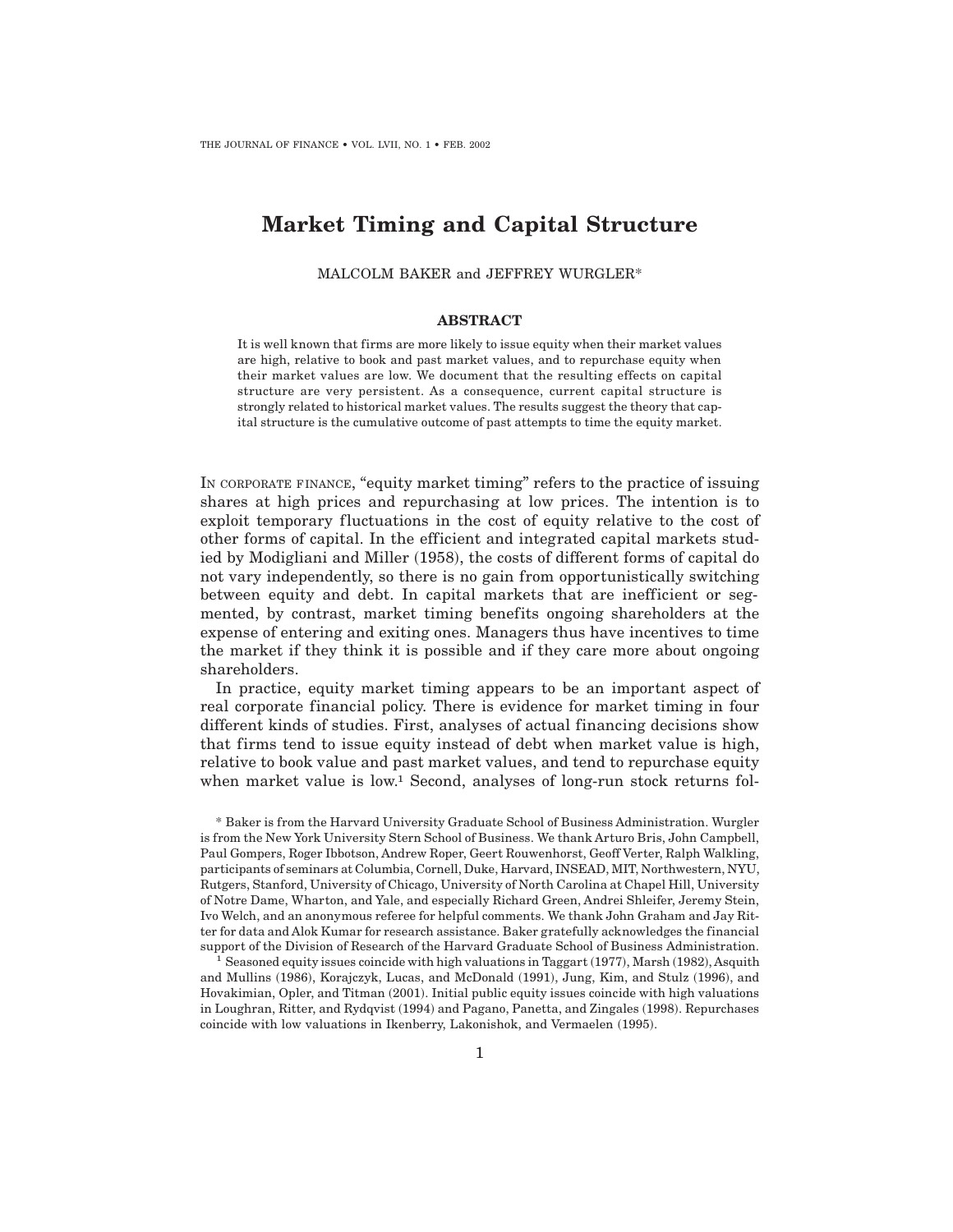lowing corporate finance decisions suggest that equity market timing is successful on average. Firms issue equity when the cost of equity is relatively low and repurchase equity when the cost is relatively high.2 Third, analyses of earnings forecasts and realizations around equity issues suggest that firms tend to issue equity at times when investors are rather too enthusiastic about earnings prospects.3 Fourth, and perhaps most convincing, managers admit to market timing in anonymous surveys. Graham and Harvey  $(2001)$ find that two-thirds of CFOs agree that "the amount by which our stock is undervalued or overvalued was an important or very important consideration" in issuing equity, and nearly as many agree that "if our stock price has recently risen, the price at which we can sell is 'high'"  $(p. 216)$ . In that survey as a whole, equity market prices are regarded as more important than 9 out of 10 other factors considered in the decision to issue common stock, and more important than all 4 other factors considered in the decision to issue convertible debt.

In this paper, we ask how equity market timing affects capital structure. The basic question is whether market timing has a short-run or a long-run impact. One expects at least a mechanical, short-run impact. However, if firms subsequently rebalance away the influence of market timing financing decisions, as normative capital structure theory recommends, then market timing would have no persistent impact on capital structure. The significance of market timing for capital structure is therefore an empirical issue.

Our results are consistent with the hypothesis that market timing has large, persistent effects on capital structure. The main finding is that low leverage firms are those that raised funds when their market valuations were high, as measured by the market-to-book ratio, while high leverage firms are those that raised funds when their market valuations were low. We document this in traditional capital structure regressions. Leverage is the dependent variable and the "external finance weighted-average" marketto-book ratio is the independent variable. This variable is a weighted average of a firm's past market-to-book ratios which, for example, takes high values for firms that raised their external finance—equity or debt—when their marketto-book ratios were high. The basic regression result is that leverage is strongly negatively related to this measure of historical market valuations.

 $2$  Net of adverse announcement effects, equity issuers have low subsequent (idiosyncratic) returns in Stigler (1964), Ritter (1991), Loughran and Ritter (1995), Speiss and Affleck-Graves (1995), Brav and Gompers (1997), and Jegadeesh (2000), and high market-to-book issuers earn even lower returns. Repurchasers have high (idiosyncratic) returns in Ikenberry et al. (1995), and low market-to-book repurchasers earn even higher returns. Not all authors interpret these results as successful market timing: Eckbo, Masulis, and Norli (2000) interpret the firm-level results as reflecting low risk of equity issuers, and Fama (1998) challenges the firm-level results on several grounds. A high share of equity issues in aggregate equity and debt issues also forecasts low (market) returns in Baker and Wurgler (2000). This market-level evidence goes the same direction as the firm-level evidence and avoids some of the methodological difficulties endemic to the firm-level studies.

 $3$  See Loughran and Ritter (1997), Rajan and Servaes (1997), Teoh, Welch, and Wong (1998a, 1998b), and Denis and Sarin (2001).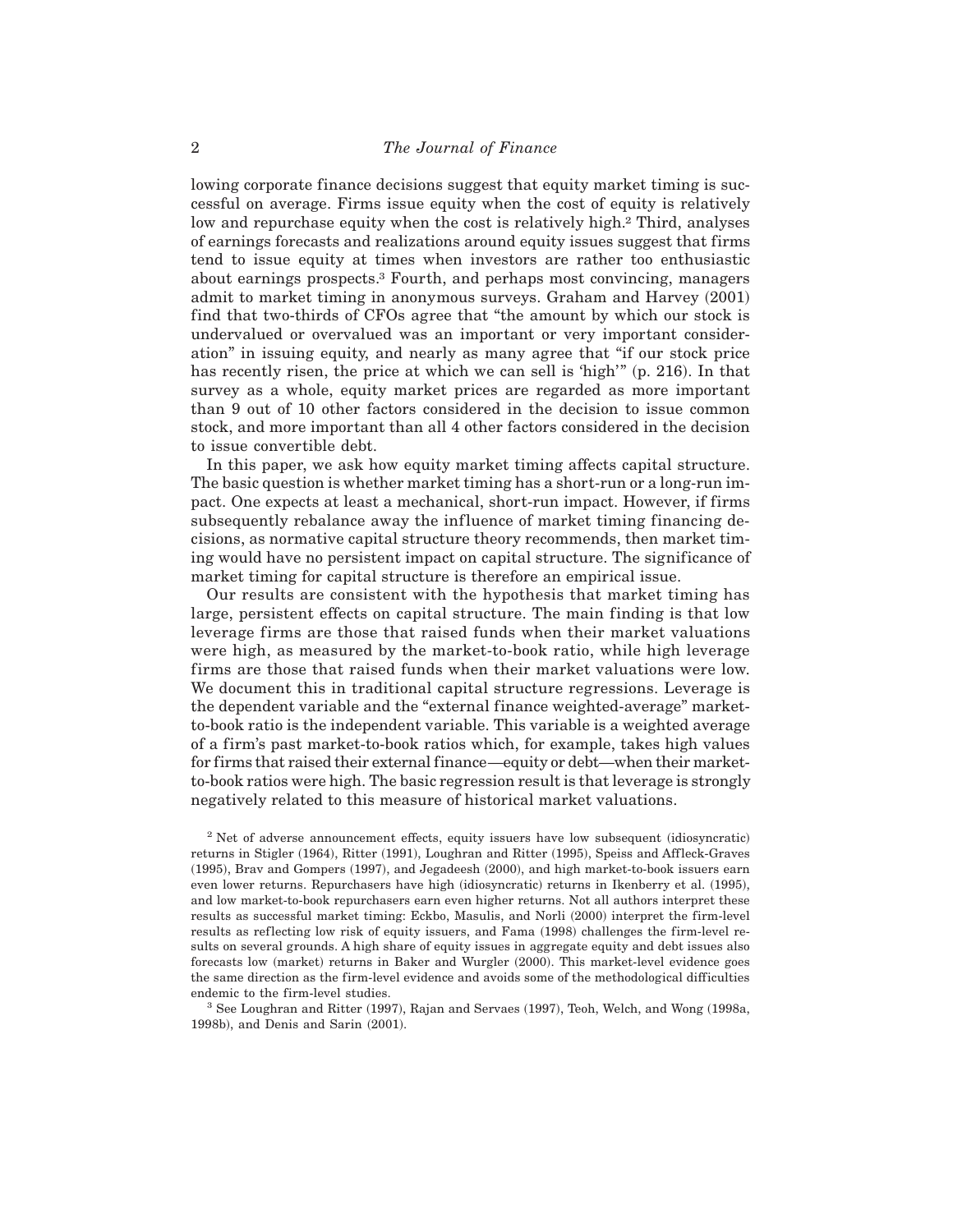The influence of past market valuations on capital structure is economically significant and statistically robust. The relationship is apparent whether leverage is measured in book or market values or whether various control variables are included. The influence of past market valuations on capital structure is also quite persistent. We document this persistence in three separate ways. A first test uses leverage regressions that control for the current market-to-book. This leaves the weighted average to pick up only the within-firm time-series variation. The fact that this variation helps to explain capital structure outcomes implies that temporary fluctuations in market valuations can lead to permanent changes in capital structure. A second test for persistence is in regressions that control for the initial capital structure level and look at how subsequent fluctuations in market valuations move capital structure away from this initial level. A third test for persistence is to look at the power of lagged values of the weighted average market-to-book variable. The impact of past market values turns out to have a half-life of well over 10 years. *For example, capital structure as of the year 2000 depends strongly upon variation in the market-to-book ratio from 1990 and before, even controlling for the 1999 value of market-to-book.*

The bottom line is that fluctuations in market value have very long-run impacts on capital structure. It is hard to explain this result within traditional theories of capital structure. In the trade-off theory, market-to-book is an indicator of investment opportunities, risk, agency, or some other determinant of the optimal leverage ratio. The trade-off theory predicts that temporary fluctuations in the market-to-book ratio or any other variable should have temporary effects. The evidence indicates that the market-to-book ratio has very persistent effects, however. In the pecking order theory of Myers  $(1984)$ , adverse selection leads managers to avoid issuing equity entirely. A dynamic version predicts that firms with upcoming investment opportunities may reduce leverage to avoid issuing equity in the future. Nevertheless, it is hard to imagine a version of the pecking order theory that explains the observed strong relationship between leverage and the long-past pattern of investment opportunities. The standard version implies that periods of high investment will push leverage higher toward a debt capacity, not lower as our results suggest. In the managerial entrenchment theory of capital structure in Zwiebel (1996), high market valuations allow managers to add equity but also allow them to become entrenched, resisting the debt finance necessary to restore debt to the optimum. While generally consistent with our evidence, this theory has managers exploiting existing investors ex post by not rebalancing with debt. The prior studies of earnings management evidence and long-run returns suggest that managers aim to exploit new investors.

In our opinion, a simple and realistic explanation for the results is that *capital structure is the cumulative outcome of attempts to time the equity market*. This is a simple theory of capital structure. To our knowledge, it has not been articulated before.

There are two versions of equity market timing that could be behind our results. One is a dynamic version of Myers and Majluf  $(1984)$  with rational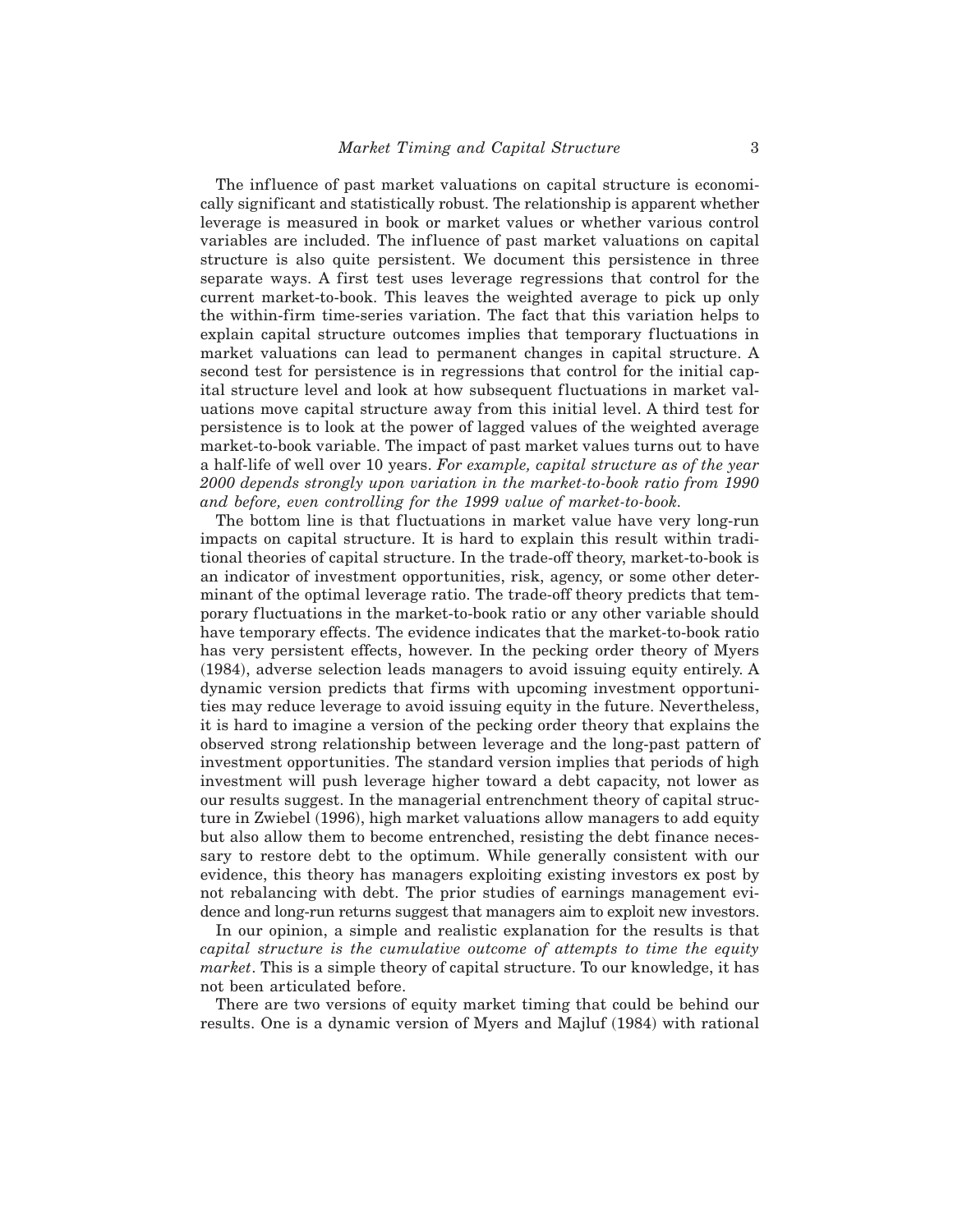managers and investors. The extent of adverse selection varies across firms or across time and is inversely related to the market-to-book ratio. The second version is that managers think investors are irrational and raise equity when the cost of equity is unusually low. This story explains the results if variation in the market-to-book ratio is a proxy for managers' perceptions of misvaluation. To explain the persistent empirical effect of past valuations, both versions require that adjustment costs, perhaps related to adverse selection, reduce the desirability of undoing market timing. Our results do not discriminate between these two versions of market timing, but the earnings management evidence and the long-run return evidence points to the second.

The rest of the paper is organized as follows. Section I investigates the relationship between capital structure and the historical path of the marketto-book ratio. Section II discusses the results. Section III concludes. Additional robustness tests are included in the Appendix.

## **I. Capital Structure and Past Market Valuations**

Prior research documents that individual financing decisions depend on market-to-book. Here we document the cumulative effect of the history of market-to-book ratios on capital structure. The main questions here are whether market-to-book affects capital structure through net equity issues, as market timing implies, and whether market-to-book has persistent effects that help to explain the cross section of leverage.

## *A. Data and Summary Statistics*

Our main sample consists of COMPUSTAT firms for which we could determine the IPO date. Knowing the IPO date allows us to examine the behavior of leverage around the IPO, which is itself an important financing decision that is known to be related to the market-to-book ratio. Knowing the IPO date also allows us to study the evolution of leverage from a fixed starting point.

To form the main sample, we start with all COMPUSTAT firms appearing at any point between 1968 and 1999. We restrict this sample to firms for which we could determine an IPO date between 1968 and 1998. IPO dates are kindly provided by Jay Ritter for 1968 to 1995 issues and by the Securities Data Company for 1970 to 1998 issues. We use the SDC data where information is not available in the Ritter data. The Ritter and SDC data identify the subset of COMPUSTAT firms that went public within our sample period. We then officially define the IPO year as the first year in which COMPUSTAT reports market value data. We further restrict the sample to exclude financial firms with an SIC code between 6000 and 6999, firms with a minimum book value of assets below \$10 million, and firms without complete data on total assets between the IPO year and the year the firm exits COM-PUSTAT. We further restrict the sample to exclude individual firm-year outliers for capital structure and the market-to-book ratio as discussed below.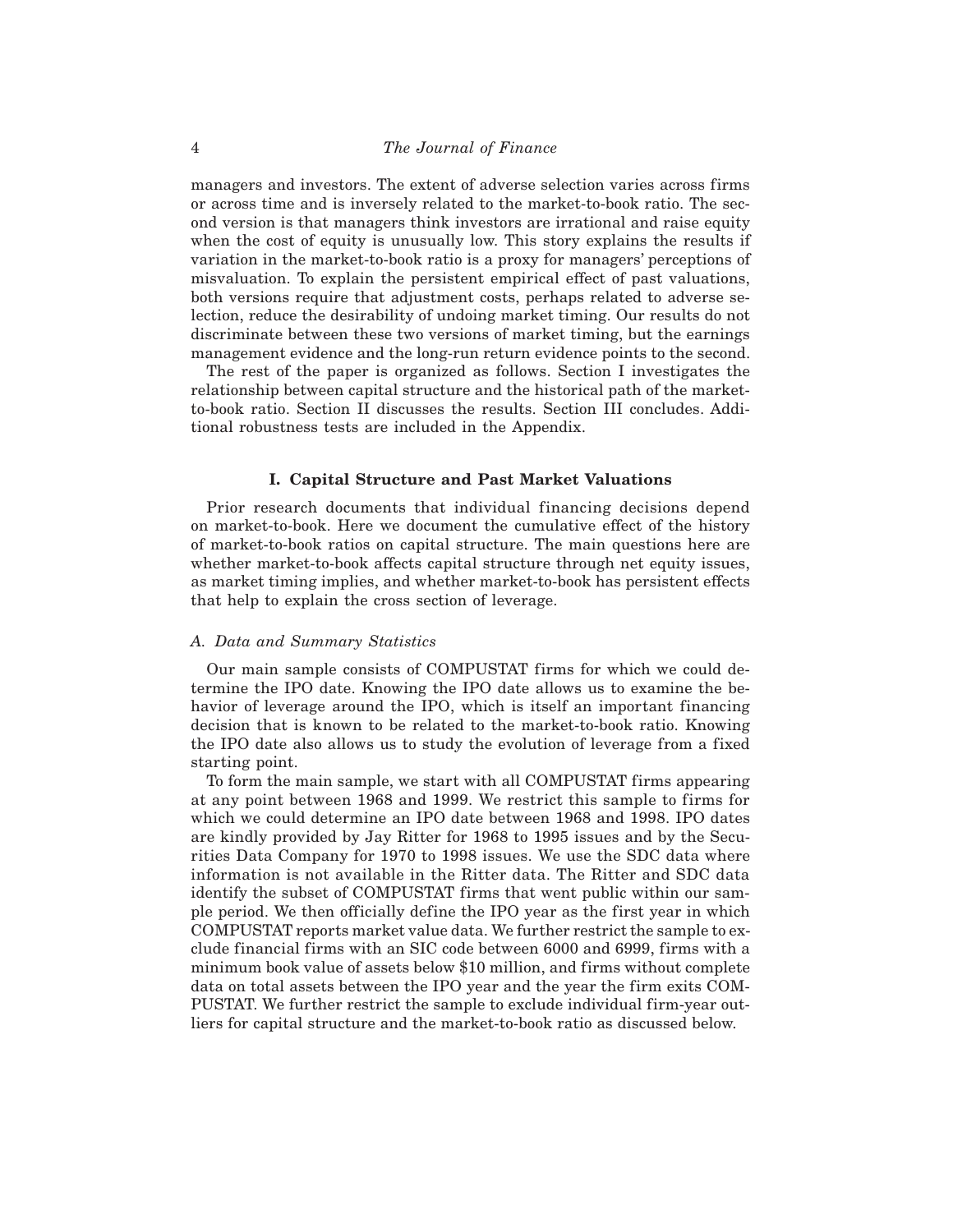We typically study this sample in IPO time, meaning that we study it in subsamples that hold the number of years since the IPO constant. The whole sample includes 2,839 observations on firms at the first fiscal year end after  $IPO, 2,652$  observations on firms in the next fiscal year (which we refer to as subsample IPO  $+$  1), et cetera, down to 715 observations on firms at 10 years after the IPO (subsample IPO  $+ 10$ ). The steady attrition in IPO time is due to merger, bankruptcy, the end of all data in 1999, and other circumstances that cause an exit from COMPUSTAT. To be clear, each IPO  $+ k$  subsample includes only firms that have survived *k* years from the IPO.

Panel A of Table I summarizes leverage and financing for this sample. We define book debt as total assets (COMPUSTAT Annual Item 6) minus book equity. We define book equity as total assets less total liabilities  $(Item 181)$ and preferred stock  $(Item 10)$  plus deferred taxes  $(Item 35)$  and convertible debt (Item 79). When preferred stock is missing, it is replaced with the redemption value of preferred stock (Item 56). Book leverage is then defined as book debt to total assets. We drop firm-year observations where the resulting book leverage is above one.4 We define market leverage as book debt divided by the result of total assets minus book equity plus market equity. Market equity is defined as common shares outstanding  $(Item 25)$  times price (Item 199). These definitions follow Fama and French  $(2000)$ . The book leverage in the year prior to the IPO, which we call the pre-IPO value, is often available in COMPUSTAT.

Using the identity that book equity equals balance sheet retained earnings plus paid-in share capital, we define net equity issues  $(e/A)$  as the change in book equity minus the change in balance sheet retained earnings (Item 36) divided by assets. We define newly retained earnings  $(\Delta R E/A)$  as the change in retained earnings divided by assets. We define net debt issues  $(d/A)$  as the residual change in assets divided by assets.<sup>5</sup>

Table I shows that, not surprisingly, book leverage decreases sharply following the IPO. Over the next 10 years, it rises slightly, while market value leverage rises more strongly. The book leverage trend is indeed an age effect, not a survival effect; the book leverage ratio for the subsample of firms that survive  $10$  years rises by a similar five percentage points (not reported). In terms of financing activity, the most notable result is the sharp switch to debt finance in the year following the IPO. This marks the transition to a

<sup>4</sup> The number of observations dropped depends on the sample being analyzed. In book values, this limit on leverage drops 47 firms from the IPO  $+$  1 sample and 28 firms in the IPO  $+$ 10 sample. Because market value cannot be less than zero, market leverage is never greater than one, so this limit has no effect on the market leverage samples.

<sup>5</sup> We have also defined equity and debt issues using cash flow statement data. Equity issues are the sale of common and preferred stock (Item 108) minus the purchase of common and preferred stock (Item 115), and debt issues are long-term debt issuance (Item 111) minus longterm debt reduction  $(Item 114)$  plus changes in current debt  $(Item 301)$ . This made little difference to any of the results that follow. We prefer the balance sheet measures, because the statement of cash flows data is missing more often and start in 1971. The balance sheet measures are missing less often and are available for all COMPUSTAT firm-years.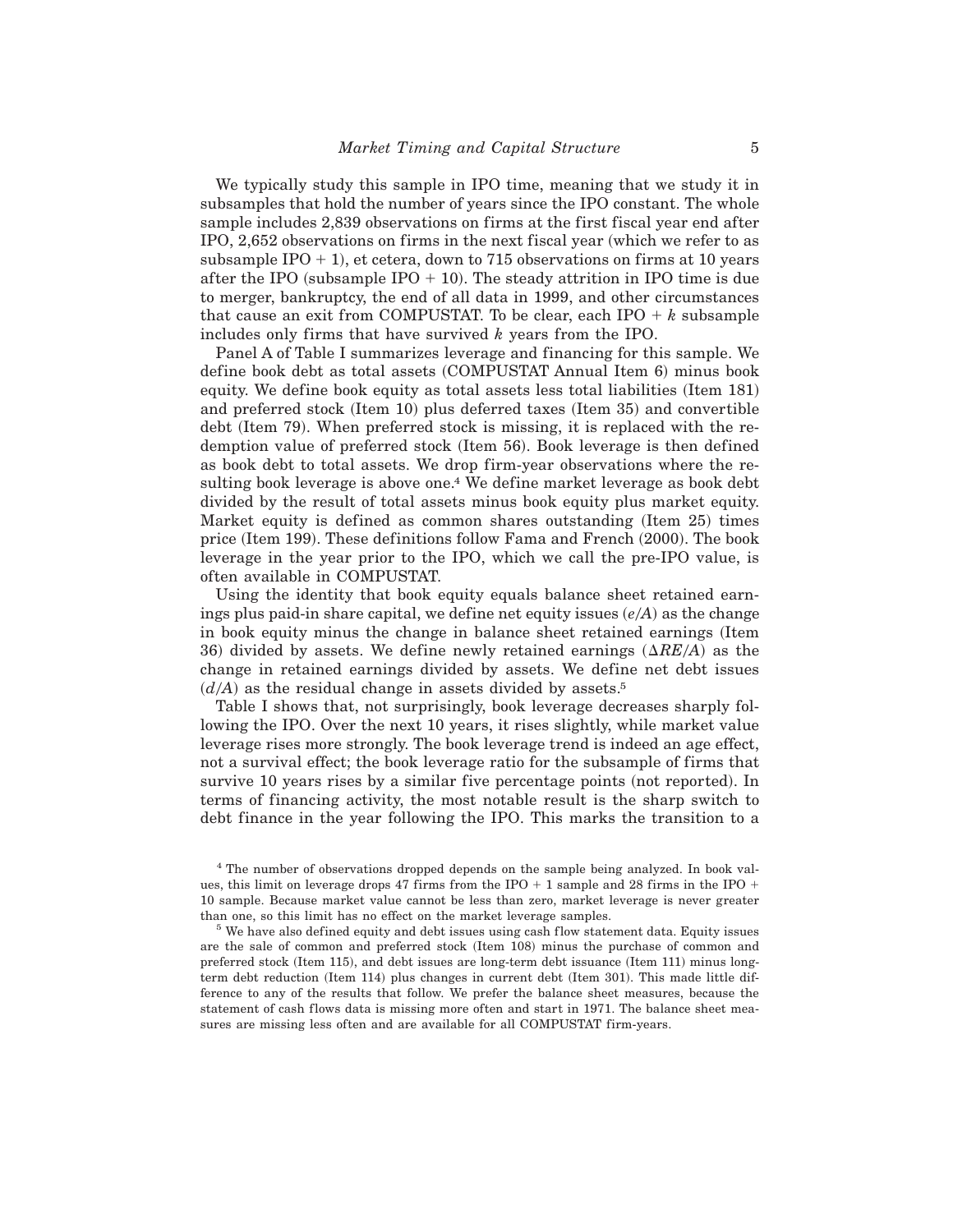## **Table ISummary Statistics of Capital Structure and Financing Decisions**

Means and standard deviations of leverage and components of the change in assets. Book value leverage is book debt to assets and is expressed in percentage terms. In this and following tables, we drop firm-year observations where book leverage is above one. Market value leverage is book debt divided by the result of total assets minus book equity plus market equity and is expressed in percentage terms. Net equity issues  $(e/A)$  are defined as the change in book equity, minus the change in retained earnings, divided by assets. Newly retained earnings  $(\Delta RE/A)$  are defined as the change in retained earnings divided by assets. Net debt issues  $(d/A)$  are defined as the residual change in assets divided by assets. The sample includes firm-year observations that satisfy data availability, nonfinancial industry, asset, and market-to-book screens. Panel A shows data in years relative to the IPO for firms with <sup>a</sup> known IPO date. Panel B shows data in calendar time for all COMPUSTAT firms.

|            |        | Book Leverage $D/A$ , % |         |       | Market Leverage $D/A$ , %         |       | $d/A$ , % |       | $e/A$ , % | $\Delta RE/A$ , % |         |
|------------|--------|-------------------------|---------|-------|-----------------------------------|-------|-----------|-------|-----------|-------------------|---------|
| Year       | N      | Mean                    | S.D.    | Mean  | S.D.                              | Mean  | S.D.      | Mean  | S.D.      | Mean              | S.D.    |
|            |        |                         |         |       | Panel A: IPO Time                 |       |           |       |           |                   |         |
| Pre-IPO    | 2,281  | 66.54                   | (21.33) |       |                                   |       |           |       |           |                   |         |
| <b>IPO</b> | 2,839  | 43.17                   | (21.41) | 27.18 | (20.48)                           | 0.35  | (20.89)   | 32.98 | (23.50)   | 9.17              | (19.08) |
| $IPO + 1$  | 2,652  | 45.04                   | (21.80) | 32.78 | (23.24)                           | 10.84 | (15.97)   | 6.64  | (14.56)   | 2.68              | (13.98) |
| $IPO + 3$  | 2,412  | 46.88                   | (21.44) | 40.30 | (26.15)                           | 5.78  | (16.22)   | 3.93  | (13.02)   | 1.03              | (14.90) |
| $IPO + 5$  | 1,668  | 47.00                   | (20.99) | 43.82 | (26.59)                           | 3.53  | (15.33)   | 3.07  | (11.28)   | 1.10              | (14.52) |
| $IPO + 10$ | 715    | 48.68                   | (20.20) | 43.73 | (24.85)                           | 4.32  | (15.37)   | 2.44  | (9.28)    | 1.21              | (13.62) |
|            |        |                         |         |       | Panel B: Calendar Time, All Firms |       |           |       |           |                   |         |
| 1970–1974  | 4,399  | 47.22                   | (17.92) | 51.11 | (22.79)                           | 4.84  | (11.91)   | 0.98  | (4.67)    | 3.34              | (6.57)  |
| 1975–1979  | 5,526  | 49.11                   | (17.49) | 54.60 | (22.27)                           | 4.58  | (12.38)   | 0.66  | (3.79)    | 4.09              | (6.77)  |
| 1980-1984  | 5,568  | 49.71                   | (19.01) | 50.21 | (23.84)                           | 3.45  | (13.54)   | 1.70  | (6.77)    | 2.78              | (9.01)  |
| 1985-1989  | 6,441  | 49.44                   | (20.96) | 45.27 | (24.31)                           | 3.97  | (17.51)   | 2.11  | (9.68)    | 1.22              | (12.31) |
| 1990-1994  | 7,977  | 48.98                   | (20.89) | 43.49 | (24.69)                           | 2.18  | (15.40)   | 2.54  | (10.43)   | 0.73              | (13.56) |
| 1995-1999  | 11,165 | 49.01                   | (21.24) | 40.22 | (24.83)                           | 4.54  | (20.21)   | 3.54  | (13.43)   | 0.32              | (15.77) |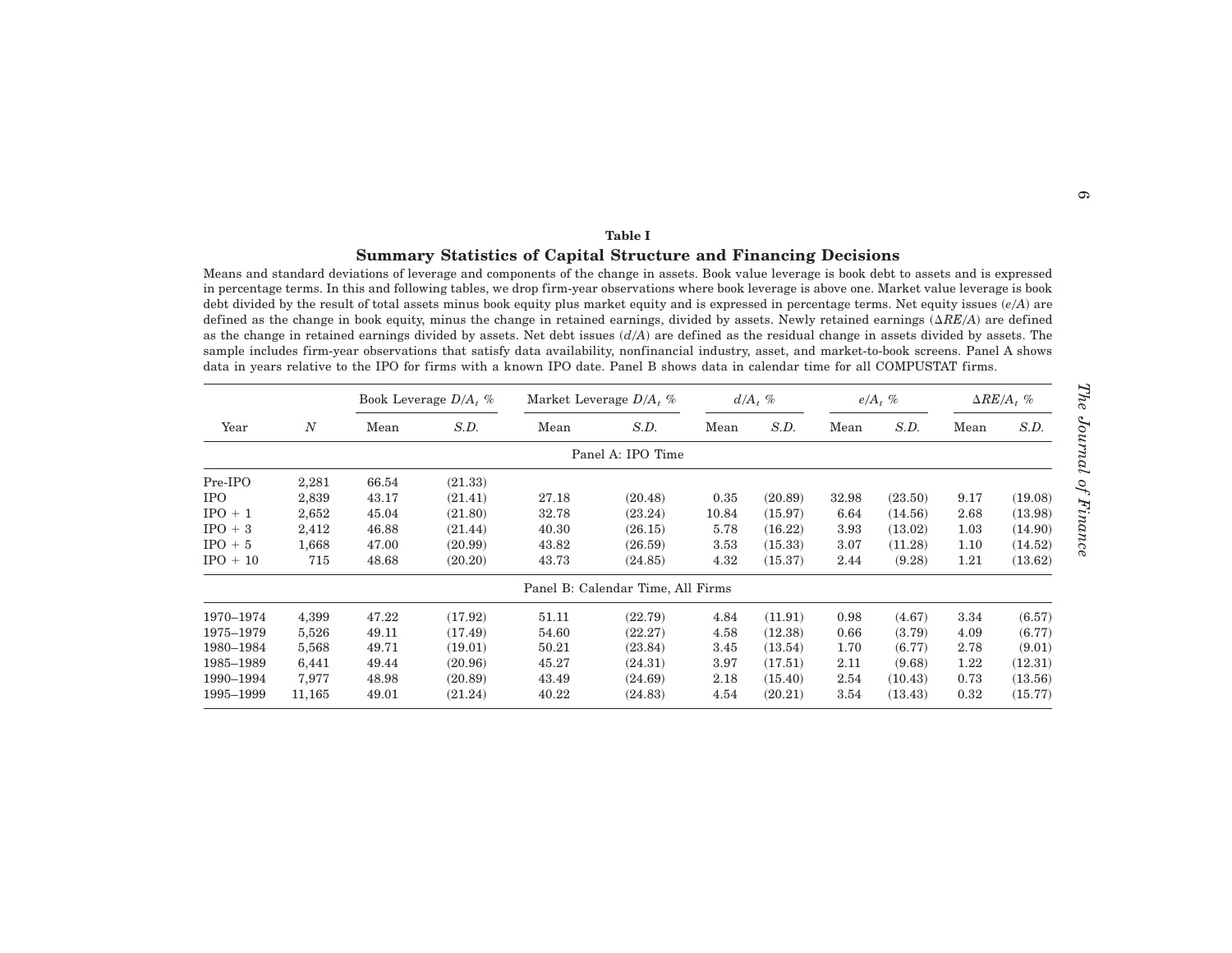steady pattern in average financing activity. Note that, under our definitions for financing activity, the change in assets is equal to the sum of net debt issues, net equity issues, and newly retained earnings. The table shows that on average, following the IPO, the annual change in assets is driven roughly 50 percent by net debt issues, 35 percent by net equity issues, and 15 percent by newly retained earnings. This is a broad generalization that hides wide cross-sectional variation, however, and indeed the change in assets is often negative.

For comparison with the IPO sample, Panel B studies the full 1970 to 1999 COMPUSTAT sample. This All Firms sample does not impose the known-IPOdate selection criterion. To be clear, the All Firms sample is a pooled firmcalendar year sample that contains multiple observations on the same firm and is analyzed as a single whole, not in subsamples that condition on survival; in contrast, the IPO  $+k$  subsamples contain one observation per  $k$ -year-surviving firm. The All Firms sample also excludes financial firms, firms with missing data on assets or low book values, and individual firm-year outliers. Recent calendar trends in this sample include a decrease in market leverage, an increase in equity issues, and a decrease in internal finance. The decrease in market leverage reflects the historically high market valuations prevailing at the end of the 1990s. The concurrent increase in equity issues is suggestive of market timing. These trends also reflect the many newly public firms that appear near the end of the COMPUSTAT sample in 1999.

## *B. Determinants of Annual Changes in Leverage*

Prior evidence on equity market timing notwithstanding, the net effect of market-to-book on changes in leverage is not obvious. Firms with high marketto-book ratios are often growing quickly and may be issuing as much debt as equity, for instance. Here we document the net effect of market-to-book on the annual change in leverage. Then we decompose the change in leverage to examine whether the effect comes through net equity issues, as market timing implies.

Our main focus is on market-to-book, but to round out a benchmark set of control variables, we also use three other variables that Rajan and Zingales  $(1995)$  find to be correlated to leverage in several developed countries. They are asset tangibility, profitability, and firm size. Market-to-book may be related to investment opportunities and market mispricing; we discuss this variable in much more detail after we document its relationship to leverage. It is defined as assets minus book equity plus market equity all divided by assets. We drop firm-year observations where market-to-book is greater than 10.0. Tangible assets may be used as collateral and so may be associated with higher leverage. Asset tangibility is defined as net plant, property, and equipment (Item 8) divided by total assets and expressed in percentage terms. Profitability is associated with the availability of internal funds and thus may be associated with less leverage under the pecking order theory. This relationship may also arise as a "neutral mutation" from the indifferent re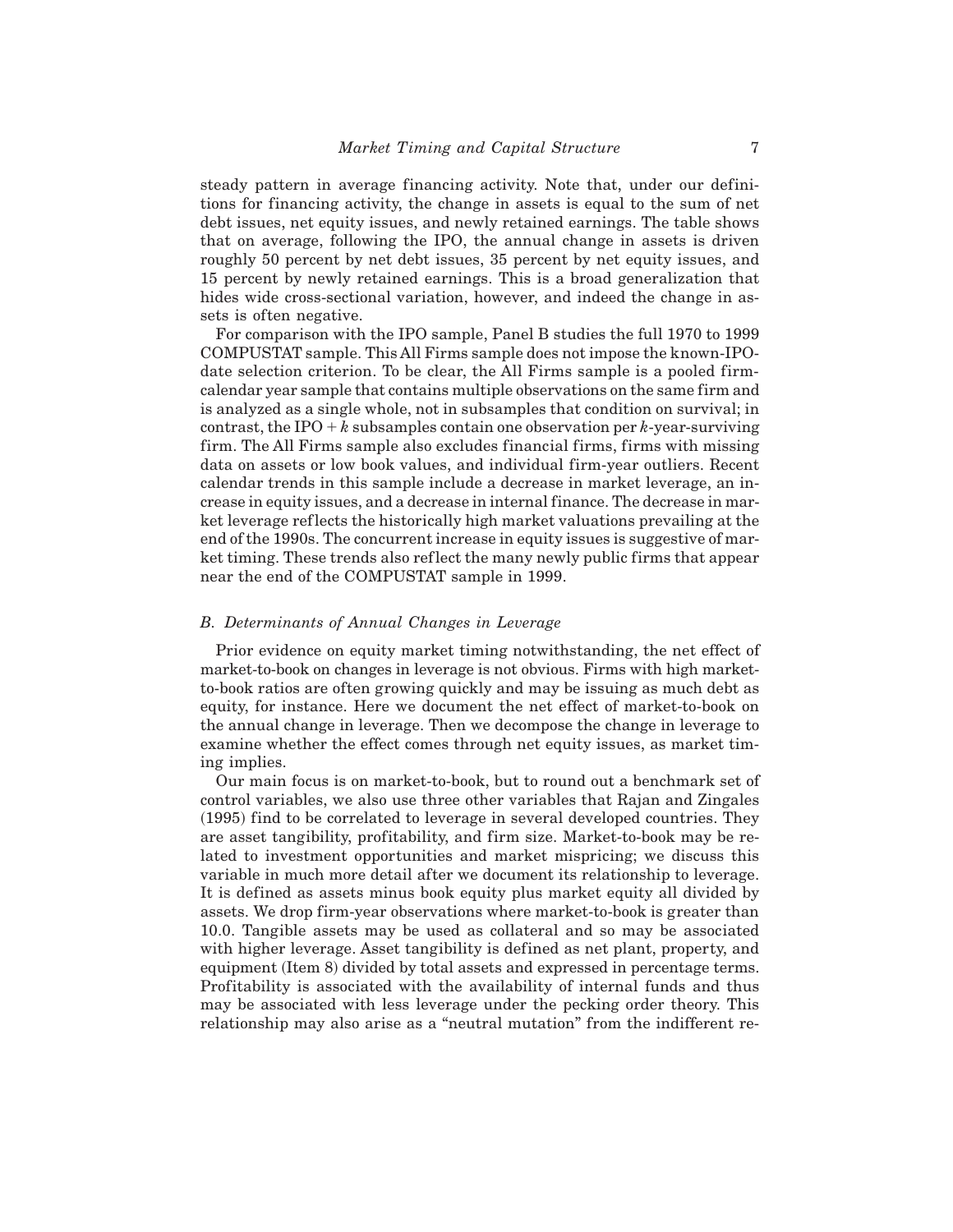tention of earnings in a Modigliani and Miller environment, or from the tax-advantaged retention of earnings in a more realistic tax environment. Yet another hypothesis is that profitable firms face more free cash flow problems, in which case effective governance might call for more leverage  $(Jensen (1986)).$  Profitability is defined as earnings before interest, taxes, and depreciation (Item 13) divided by total assets and expressed in percentage terms. Size may increase leverage if large firms are less likely to enter financial distress. It is measured as the  $log of net sales$  (Item 12).

Table II explores the effects of these variables on annual changes in book leverage.

$$
\left(\frac{D}{A}\right)_t - \left(\frac{D}{A}\right)_{t-1} = a + b\left(\frac{M}{B}\right)_{t-1} + c\left(\frac{PPE}{A}\right)_{t-1} + d\left(\frac{EBITDA}{A}\right)_{t-1}
$$

$$
+ e\log(S)_{t-1} + f\left(\frac{D}{A}\right)_{t-1} + u_t.
$$
 (1)

We run this regression in IPO time on the IPO sample. For example, the IPO row in Panel A denotes the change in leverage between the pre-IPO value and the end of the IPO year; the IPO  $+1$  row denotes the change in leverage from the end of the IPO year to the end of the IPO  $+1$  year; et cetera. The last variable, lagged leverage, is included because leverage is bounded between zero and one. When leverage is near one of these boundaries, the change in leverage can only go in one direction, regardless of the values of the other variables. Not controlling for lagged leverage may obscure the effects of the other variables. Lagged leverage therefore enters with a negative sign (not reported).

The more interesting results are as follows. The net effect of high marketto-book is to lower leverage. At IPO  $+$  3, a one standard deviation increase in market-to-book is associated with a 1.14 percentage-point decrease in leverage. This is consistent with the idea that firms increase equity when market valuations are high, but it does not rule out a channel through higher retained earnings or lower debt, for example. The other columns show that tangible assets tend to increase leverage  $(by 0.69$  percentage points per standard deviation increase), profitability tends to reduce leverage (by  $1.40$  percentage points per standard deviation increase), and size tends to increase leverage (by 0.95 percentage points per standard deviation increase).<sup>6</sup> The results are generally consistent with theoretical priors. Fama–MacBeth calendar-time regressions on the All COMPUSTAT Firms sample yield no new conclusions and are omitted to save space.

<sup>&</sup>lt;sup>6</sup> The comparative statics in this paragraph are computed with the coefficients in the  $IPO + 3$  row in Panel A of Table II and the sample standard deviations of the independent variables.  $-1.14 = -0.93 * 1.23$  where 1.23 is the standard deviation of lagged market-to-book at IPO  $+ 3.0.69 = 0.03 * 23.01$  where 23.01 is the standard deviation of lagged asset tangibility in percentage terms at IPO  $+ 3. -1.40 = -0.10 * 14.02$  where 14.02 is the standard deviation of lagged profitability in percentage terms at IPO  $+$  3. 0.95 = 0.69  $*$  1.37 where 1.37 is the standard deviation of lagged log sales at IPO  $+3$ .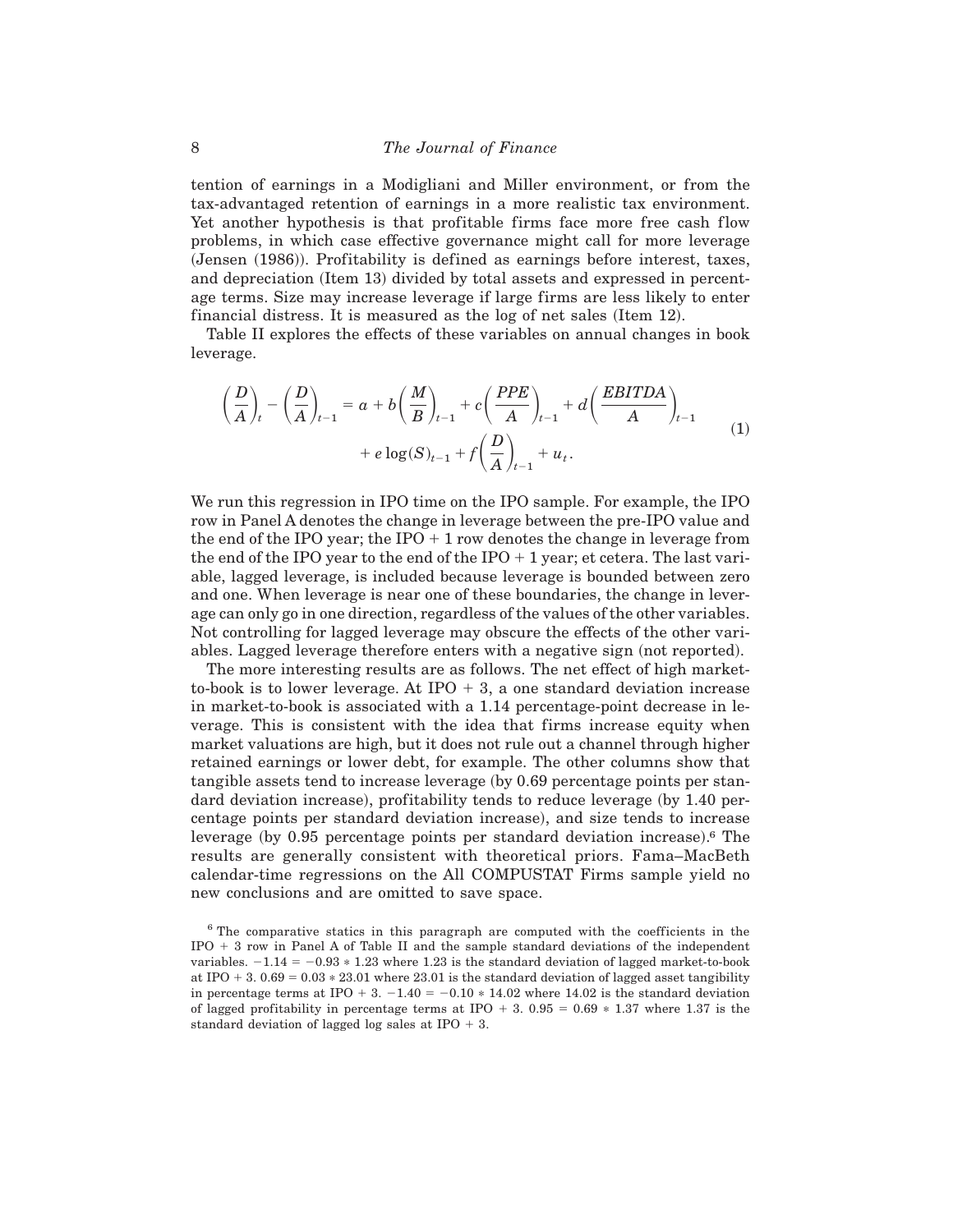The other panels in Table II show how the change in leverage comes about. The change in leverage can be decomposed as follows:

$$
\left(\frac{D}{A}\right)_t - \left(\frac{D}{A}\right)_{t-1} = -\left[\left(\frac{E}{A}\right)_t - \left(\frac{E}{A}\right)_{t-1}\right]
$$
\n
$$
= -\left(\frac{e}{A}\right)_t - \left(\frac{\Delta RE}{A}\right)_t - \left[E_{t-1}\left(\frac{1}{A_t} - \frac{1}{A_{t-1}}\right)\right].
$$
\n(2)

Equation  $(2)$  divides the change in leverage into equity issues, retained earnings, and the residual change in leverage, which depends on the total growth in assets from the combination of equity issues, debt issues, and newly retained earnings. In the bottom three panels in Table II, we regress each of these three components of changes in leverage on the market-to-book ratio and the other independent variables. This allows us to determine whether market-to-book affects leverage through net equity issues, as market timing implies.

The results indicate that the effect of market-to-book on changes in leverage does indeed come through net equity issues. Panel B shows that higher market-to-book is associated with higher net equity issues, consistent with the results of Marsh  $(1982)$  and others (note the sign of the dependent variable). Panel C shows that market-to-book is not strongly related to retained earnings, ruling out the possibility that market-to-book affects leverage because it forecasts earnings. Panel D shows that market-to-book is positively related to growth in assets, an effect that tends to increase leverage. This reflects the total effect of market-to-book on net equity issues, net debt issues, and newly retained earnings.<sup>7</sup> By equation  $(2)$ , the sum of the coefficients in Panels B, C, and D is equal to the total effect in Panel A. The clear result is that market-to-book affects leverage through net equity issues.

The other columns of Table II report results for asset tangibility, profitability, and size. Two interesting patterns are worth noting. First, the effect of profitability on changes in leverage arises primarily because of retained earnings. Profitable firms issue less equity, but this effect is more than offset by higher retained earnings, so that the net effect of higher profits is to reduce leverage. Second, firm size plays an important role at the time of the

<sup>7</sup> The coefficient in Panel D is positive, for the most part, because increasing the ratio of net equity issues to assets does not reduce leverage one for one. The derivative of the debt to assets ratio with respect to the ratio of net equity issues to assets is

$$
\frac{d}{d\left(\frac{e}{A}\right)_t}\Bigg[\frac{D_t}{A_t}\Bigg]=\frac{d}{d\left(\frac{e}{A}\right)_t}\Bigg[\frac{D_t}{A_{t-1}+\left(\frac{e}{A}\right)_tA_t+\left(\frac{\Delta RE}{A}\right)_tA_t+\left(\frac{d}{A}\right)_tA_t}\Bigg]=- \frac{D_t}{A_t}.
$$

Increasing the ratio of net equity issues to assets by  $\epsilon$  therefore reduces leverage only by  $D\epsilon/A$ .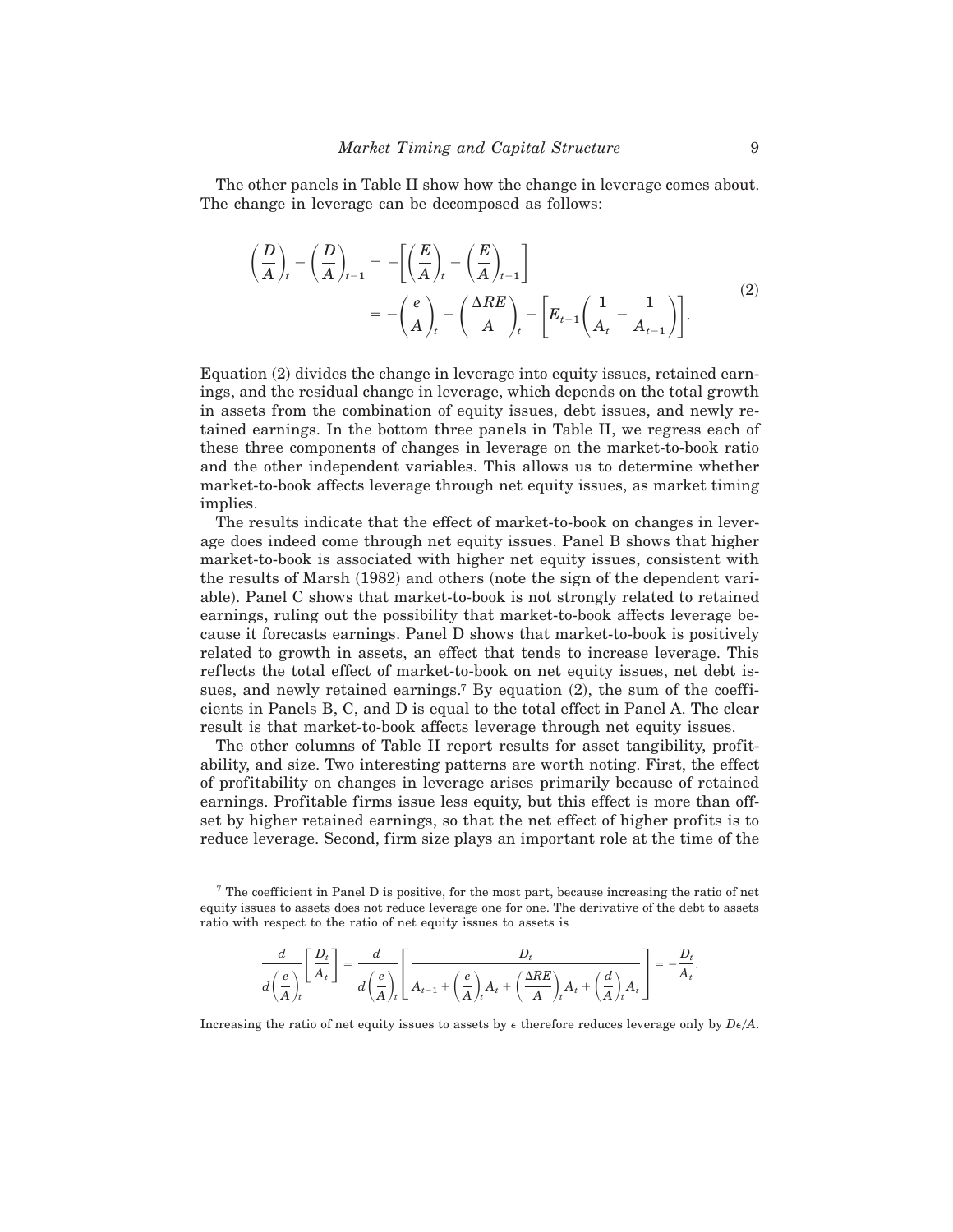# **Table II**

## **Determinants of Annual Changes in Leverage and Components**

OLS regressions of changes in book leverage and its components on the market-to-book ratio, fixed assets, profitability, firm size, and lagged leverage.

$$
\left(\frac{D}{A}\right)_t-\left(\frac{D}{A}\right)_{t-1}=-\left(\frac{e_t}{A_t}\right)-\left(\frac{\Delta RE_t}{A_t}\right)-\left[E_{t-1}\left(\frac{1}{A_t}-\frac{1}{A_{t-1}}\right)\right]=a+b\left(\frac{M}{B}\right)_{t-1}+c\left(\frac{PPE}{A}\right)_{t-1}+d\left(\frac{EBITDA}{A}\right)_{t-1}+e\log(S)_{t-1}+f\left(\frac{D}{A}\right)_{t-1}+u_t.
$$

We do not report *a* and *f*. Book value leverage is book debt to assets and is expressed in percentage terms. The market-to-book ratio is assets minus book equity plus market equity all divided by assets and is measured at time  $t - 1$  except for the IPO year, when it is measured at time  $t$ . We drop firm-year observations where market-to-book is above 10. Fixed assets intensity is defined as net property, plant, and equipment divided by assets. Profitability is defined as operating income before depreciation, divided by assets. Firm size is defined as the log of net sales. The total change in leverage is in Panel A. The net equity issues component is in Panel B. The newly retained earnings component is in Panel C. The growth in assets component is in Panel D. Robust *<sup>t</sup>*-statistics are in parentheses.

|            |       | $M/B_{t-1}$ |            | $PPE/A_{t-1}$ % |        | $EBITDA/A_{t-1}$ %                                   |           | $log(S)_{t-1}$   |         |       |  |
|------------|-------|-------------|------------|-----------------|--------|------------------------------------------------------|-----------|------------------|---------|-------|--|
| Year       | Ν     | b           | t(b)       | $\mathfrak{c}$  | t(c)   | d                                                    | t(d)      | $\boldsymbol{e}$ | t(e)    | $R^2$ |  |
|            |       |             |            |                 |        | Panel A: Change in Book Leverage $(\Delta(D/A)_t)$ % |           |                  |         |       |  |
| <b>IPO</b> | 2.281 | $-3.70$     | $(-11.81)$ | 0.04            | (2.50) | $-0.10$                                              | $(-3.84)$ | 3.83             | (14.65) | 0.45  |  |
| $IPO + 1$  | 2.652 | $-1.21$     | $-5.65$    | 0.04            | (3.78) | $-0.16$                                              | $(-6.33)$ | 0.22             | (1.24)  | 0.12  |  |
| $IPO + 3$  | 2,412 | $-0.93$     | $(-4.47)$  | 0.03            | (2.79) | $-0.10$                                              | $(-4.26)$ | 0.69             | (4.31)  | 0.08  |  |
| $IPO + 5$  | 1,668 | $-0.03$     | $(-0.10)$  | 0.04            | (3.89) | $-0.11$                                              | $(-3.22)$ | 0.89             | (5.09)  | 0.06  |  |
| $IPO + 10$ | 715   | $-1.80$     | $(-2.75)$  | 0.04            | (2.20) | $-0.02$                                              | $(-0.28)$ | 0.12             | (0.41)  | 0.09  |  |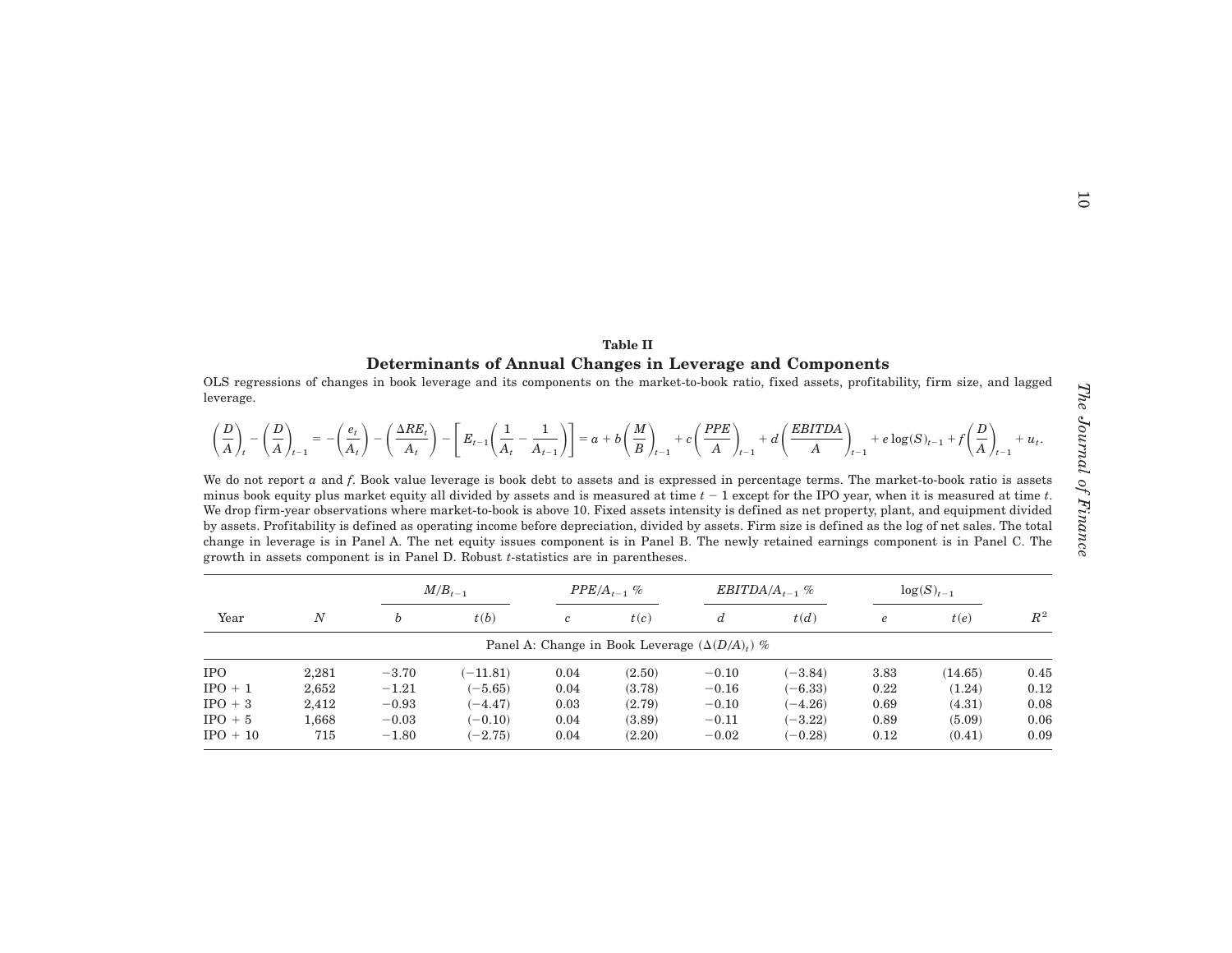|            |       |         | Panel B: Change in Book Leverage Due to Net Equity Issues $(-(e/A_{\tau}))$ %                |         |           |         |            |         |            |      |
|------------|-------|---------|----------------------------------------------------------------------------------------------|---------|-----------|---------|------------|---------|------------|------|
| <b>IPO</b> | 2,281 | $-5.33$ | $(-13.58)$                                                                                   | 0.05    | (2.55)    | 0.10    | (2.89)     | 4.98    | (18.10)    | 0.27 |
| $IPO + 1$  | 2,652 | $-3.44$ | $(-11.76)$                                                                                   | $-0.02$ | $(-1.55)$ | 0.31    | (8.82)     | 0.96    | (4.93)     | 0.18 |
| $IPO + 3$  | 2,412 | $-3.69$ | $(-10.87)$                                                                                   | $-0.01$ | $(-1.05)$ | 0.25    | (6.26)     | 0.96    | (3.80)     | 0.17 |
| $IPO + 5$  | 1,668 | $-3.14$ | $(-6.49)$                                                                                    | 0.01    | (0.54)    | 0.20    | (3.68)     | 0.73    | (3.00)     | 0.14 |
| $IPO + 10$ | 715   | $-3.56$ | $(-4.41)$                                                                                    | $-0.02$ | $(-1.22)$ | 0.25    | (2.46)     | 0.39    | (1.34)     | 0.20 |
|            |       |         | Panel C: Change in Book Leverage Due to Newly Retained Earnings $(-(\Delta RE/A_1))^{\circ}$ |         |           |         |            |         |            |      |
| <b>IPO</b> | 2,281 | 0.20    | (0.59)                                                                                       | 0.02    | (1.71)    | $-0.27$ | $(-7.14)$  | 0.81    | (4.24)     | 0.12 |
| $IPO + 1$  | 2,652 | $-0.18$ | $(-0.80)$                                                                                    | 0.01    | (0.63)    | $-0.59$ | $(-16.19)$ | $-0.97$ | $(-5.24)$  | 0.37 |
| $IPO + 3$  | 2,412 | $-0.20$ | $(-0.54)$                                                                                    | 0.03    | (2.23)    | $-0.54$ | $(-12.24)$ | $-0.31$ | $(-1.33)$  | 0.25 |
| $IPO + 5$  | 1,668 | $-0.51$ | $(-0.77)$                                                                                    | 0.01    | (0.89)    | $-0.45$ | $(-5.83)$  | $-0.15$ | $(-0.53)$  | 0.17 |
| $IPO + 10$ | 715   | $-0.37$ | $(-0.41)$                                                                                    | 0.05    | (2.44)    | $-0.56$ | $(-5.20)$  | $-0.76$ | $(-1.75)$  | 0.26 |
|            |       |         | Panel D: Change in Book Leverage Due to Growth in Assets $(-E_{t-1}(1/A_t - 1/A_{t-1}))$ %   |         |           |         |            |         |            |      |
| <b>IPO</b> | 2,281 | 1.44    | (6.68)                                                                                       | $-0.02$ | $(-2.91)$ | 0.07    | (3.24)     | $-1.96$ | $(-12.79)$ | 0.46 |
| $IPO + 1$  | 2,652 | 2.41    | (9.33)                                                                                       | 0.05    | (4.70)    | 0.12    | (3.31)     | 0.24    | (1.15)     | 0.16 |
| $IPO + 3$  | 2,412 | 2.84    | (9.82)                                                                                       | 0.01    | (0.69)    | 0.18    | (5.59)     | 0.16    | (0.65)     | 0.13 |
| $IPO + 5$  | 1,668 | 2.70    | (6.50)                                                                                       | 0.00    | (0.34)    | 0.25    | (4.78)     | 0.47    | (2.00)     | 0.20 |
| $IPO + 10$ | 715   | 1.77    | (3.84)                                                                                       | 0.01    | (0.30)    | 0.29    | (3.63)     | 0.66    | (2.06)     | 0.17 |

Market Timing and Capital Structure *Market Timing and Capital Structure*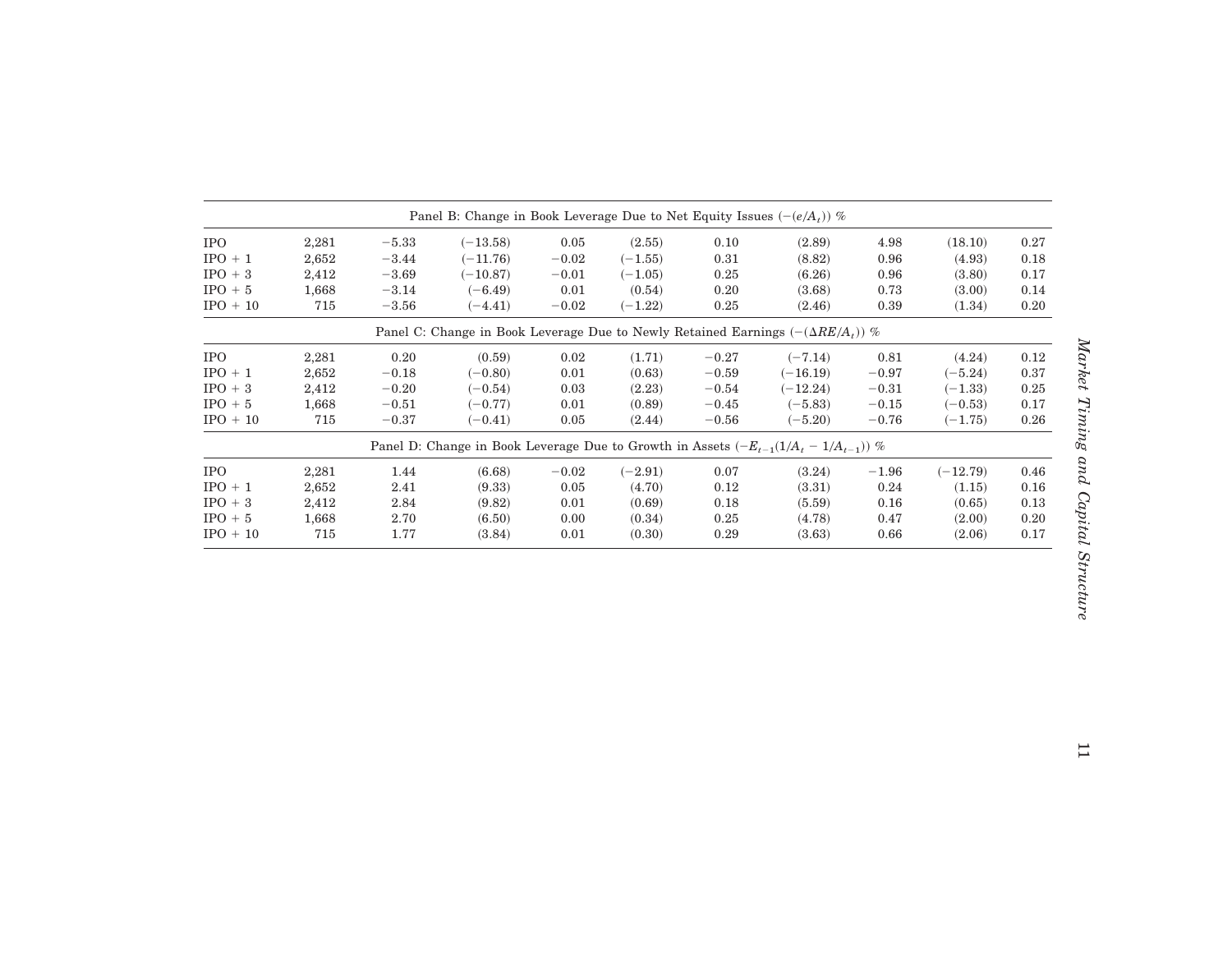IPO. Panel A shows that the reduction in leverage that occurs at the IPO is much smaller for large firms. Panel B shows that this is because large firms issue less equity as a percentage of assets.

### *C. Determinants of Leverage*

We have established that market-to-book affects leverage, in the short run, mainly through net equity issues. Whether or not this helps us to understand the cross section of leverage depends on persistence. Market timing could be just a local opportunism whose effect is quickly rebalanced away. Alternatively, if managers do not rebalance to some target leverage ratio, market timing may have persistent effects, and historical valuations will help to explain why leverage ratios differ. Whether one or the other alternative holds is an empirical question, which we address here.

We regress leverage on the Rajan and Zingales (1995) control variables and a variable that summarizes the relevant historical variation in market valuations. This is the "external finance weighted-average" market-to-book ratio. For a given firm-year, it is defined as

$$
\left(\frac{M}{B}\right)_{e\text{fwa}, t-1} = \sum_{s=0}^{t-1} \frac{e_s + d_s}{\sum_{r=0}^{t-1} e_r + d_r} \cdot \left(\frac{M}{B}\right)_s, \tag{3}
$$

where the summations are taken starting at the IPO year (or, in the All COMPUSTAT Firms sample, from the first year of COMPUSTAT data where stock price data are not missing), and *e* and *d* denote net equity and net debt issues, respectively, as defined earlier.

This variable takes high values for firms that raised external finance when the market-to-book ratio was high and vice-versa. The intuitive motivation for this weighting scheme is that external financing events represent practical opportunities to change leverage. It therefore gives more weight to valuations that prevailed when significant external financing decisions were being made, whether those decisions ultimately went toward debt or equity. This weighted average is better than a set of lagged market-to-book ratios because it picks out, for each firm, precisely *which* lags are likely to be the most relevant.

For purposes of computing this variable, we set the minimum weight to zero. We also drop firm-year observations where the resulting  $M/B_{efwa}$  exceeds 10.0.8 The purpose of not allowing negative weights is to ensure that we are forming a weighted average. Otherwise the weights might not be increasing in the total amount of external finance raised in each period, which would eliminate the intuition that the weights correspond to times

<sup>&</sup>lt;sup>8</sup> The number of observations dropped depends on the sample being analyzed. In book leverage, this limit on market-to-book drops 27 firms in the IPO  $+$  1 tests and 1 firm in the IPO  $+$ 10 tests. We report results without this limit in a robustness check.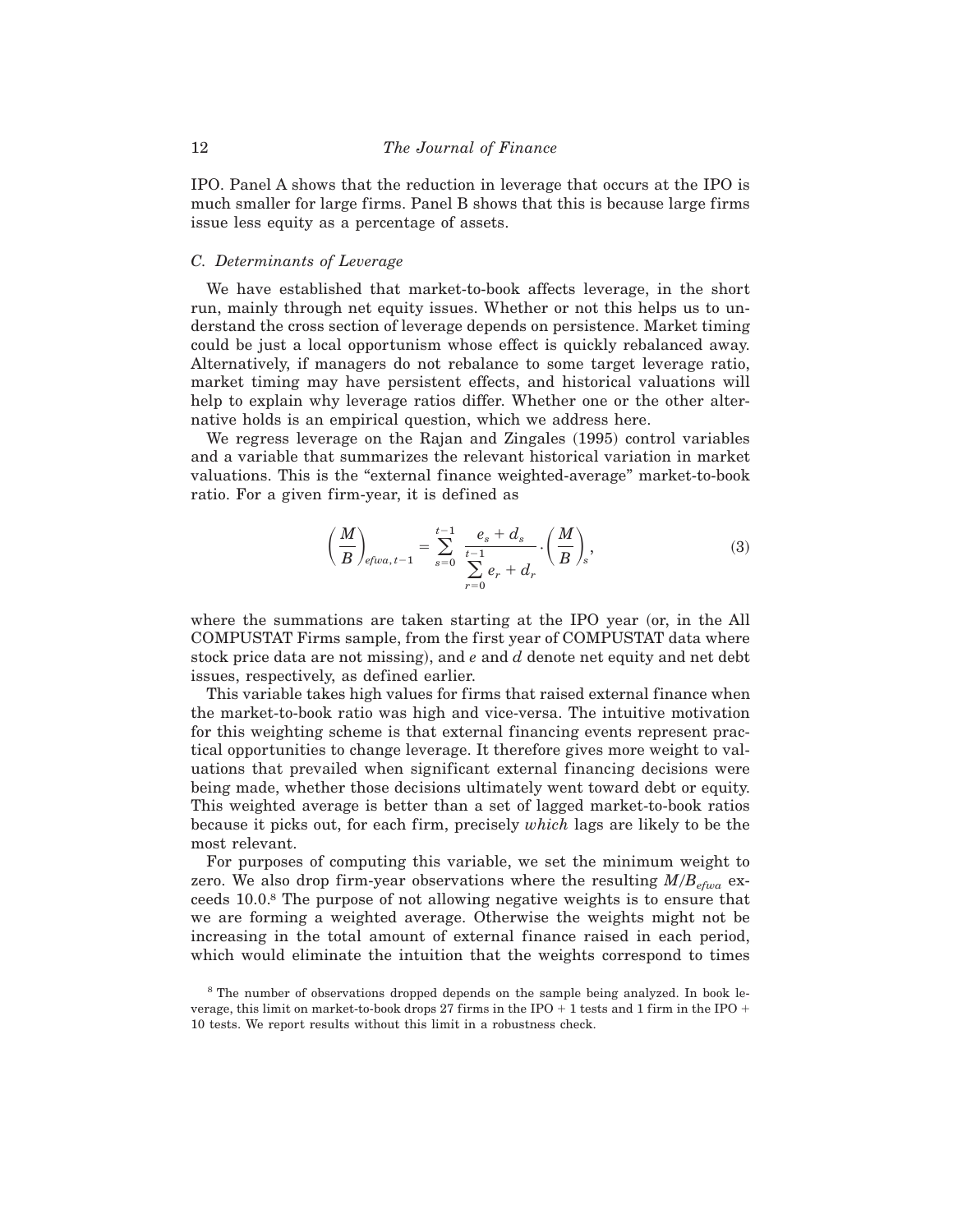when capital structure was most likely to be changed. In any event, a zero weight just means that the variable contains no information about the market valuation in that year.9

To compare the univariate explanatory power of this variable relative to other determinants of leverage, Figure 1 shows the  $R^2$  for univariate regressions run in IPO time:

$$
\left(\frac{D}{A}\right)_{IPO+t} = a + bX_{t-1} + u_t,\tag{4}
$$

where  $X$  includes the four Rajan and Zingales  $(1995)$  variables, as well as four more variables used in a study of capital structure determinants by Fama and French (2000) that do not substantially overlap: two measures of dividends, a measure of depreciation, and a measure of research and development. Those variables are defined as follows. Dividends over book equity are common stock dividends (Item 21) divided by book equity. Dividends to market equity is self-explanatory. Depreciation expense to assets is depreciation (Item 14) divided by assets. Research and development to assets is  $R&D$  expenditures (Item 46) divided by assets. Fama and French regard dividends to book equity as a proxy for profitability, dividends to market equity and research and development as proxies for investment opportunities, and depreciation as a proxy for nondebt tax shields. In analogy to our procedure with market-to-book, we also construct the weighted averages of the past values of each variable.

The solid lines in Figure 1 trace out the cross-sectional  $R^2$  of  $X_{t-1}$ , and the dashed lines trace out the  $R^2$  of  $X_{e\text{fwa}, t-1}$ . Panel A reports results for marketto-book. It enters with a negative coefficient, as expected. The weighted average explains about 15 percent of the cross-sectional variation in capital structure, and this cross-sectional explanatory power holds steady as firms age. In contrast, the explanatory power of the once-lagged value steadily diminishes as firms age. The growing gap between the dashed line and the solid line means that historical valuation information becomes increasingly relevant for firms that are more than a few years old.

The univariate explanatory power of the weighted average market-to-book is strong by comparison to the other variables. Both the weighted and the unweighted versions of asset tangibility have the expected positive coefficient but relatively low explanatory power. (We report the magnitude of the

<sup>9</sup> An alternative procedure that also ensures that the weight is increasing in the amount of external finance is to exclude years when the denominator (the sum of external finance from  $0$ to  $t - 1$  is negative. This allows for some negative weights. Another possibility is to put all of the weight on the historical maximum market-to-book, that is, the maximum market-to-book that prevailed between the IPO and  $t-1$ . The intuition behind this measure is that if market valuations have large and persistent effects on leverage, this is most likely to be because of the extreme value. Other possibilities include an equal-weighted average and an external equityweighted average. All of these procedures give similar results and are omitted to save space.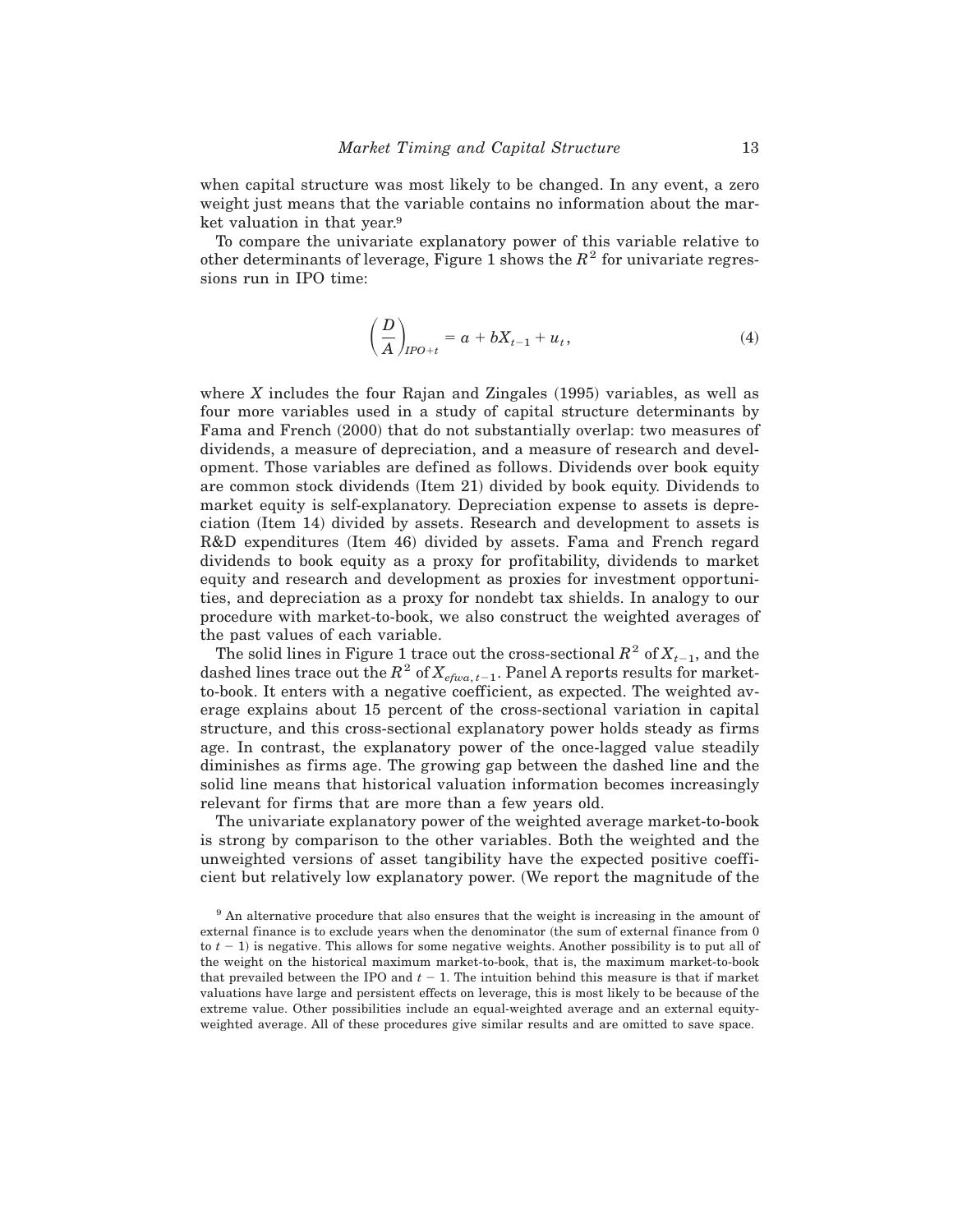

**Figure 1. Univariate explanatory power of determinants of capital structure as corporations age.** *R*<sup>2</sup> for univariate OLS regressions of book leverage on determinants of capital structure:

$$
\left(\frac{D}{A}\right)_{\!I\!P O + t} = a + bX_{t-1} + u_t
$$

Book value leverage is book debt to assets. We consider eight independent variables, and each one is defined in two ways. The solid line uses the year  $t-1$  value. The dashed line uses an external finance weighted-average value from the IPO year through year  $t - 1$ . External finance is defined as net equity issues plus net debt issues. Where this is negative, the weight is set to zero. Market-to-book is assets minus book equity plus market equity all divided by assets. We drop firm-year observations where market-to-book is above 10. Fixed assets intensity is defined as net property, plant, and equipment divided by assets. Profitability is defined as operating income before depreciation divided by assets. Firm size is defined as the log of net sales. Common dividends are scaled by book equity and market equity. Depreciation expense is scaled by assets. R&D is defined as research and development expense divided by assets.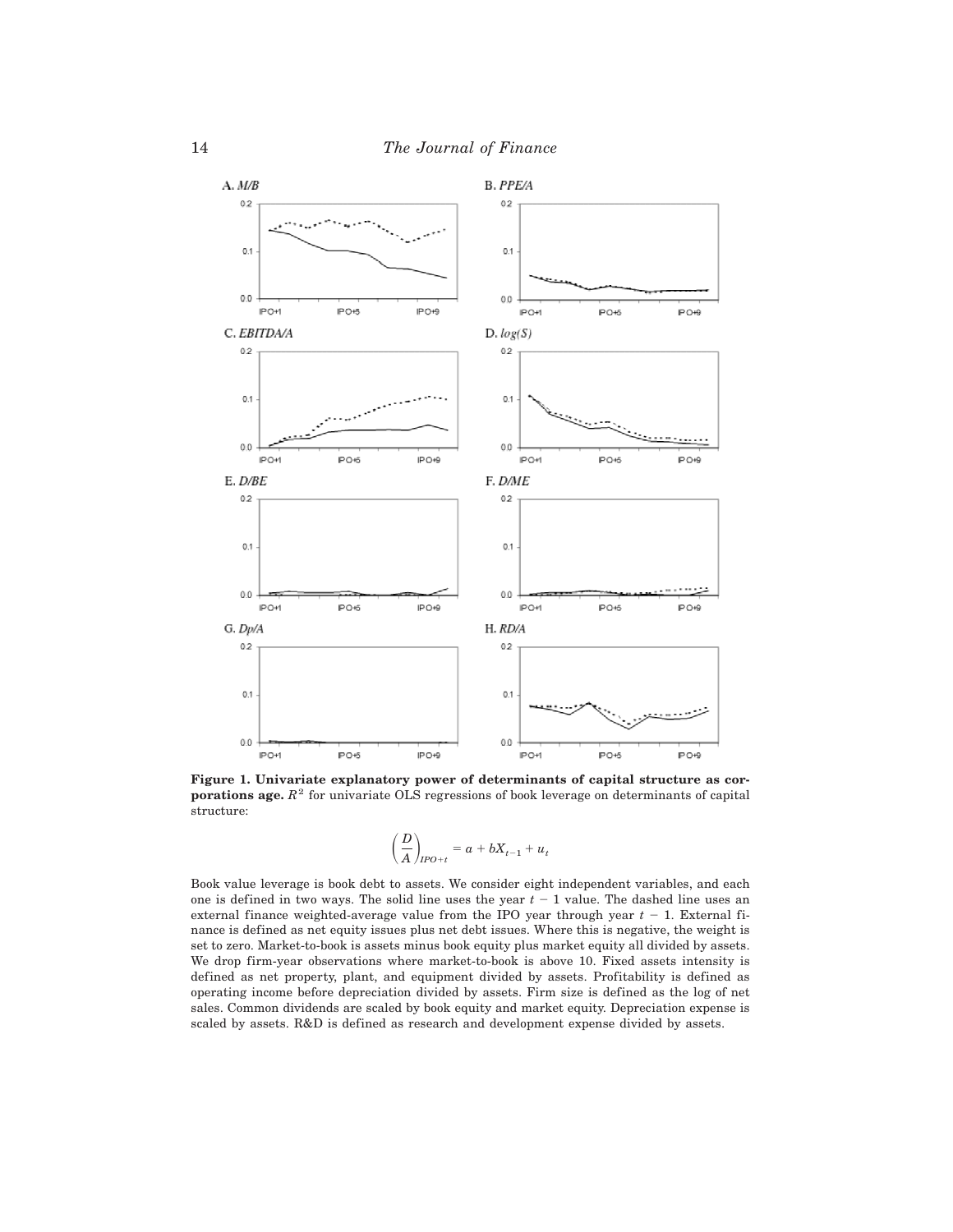coefficients in the multivariate results to follow.! Profitability has the expected negative coefficient and accumulates explanatory power as firms age, especially the weighted version. This makes sense if firms prefer to retain earnings rather than pay them out. The weighted average includes not only recent profitability but also the effect of past profitability, both of which affect total retained earnings. Size has the expected positive coefficient but relatively little ability to explain the cross section among firms that are more than a few years old. The two scaled dividends variables generally have positive coefficients, depreciation has an unstable coefficient, and none of these variables has a univariate  $R^2$  consistently greater than 0.01. This is perhaps not surprising in our sample of IPOs. Research and development expense has the expected negative coefficient and is stronger. Figure 1 also shows that the weighting scheme does not improve the performance of all variables. Historical information adds incremental value only to market-tobook and profitability. Finally, we note that survival bias does not drive the patterns in Figure 1. The same patterns are apparent in the sample of 10 year survivors (not reported).

Figure 1 sheds new light on the dynamics of capital structure. It does not control for interrelationships—we do that shortly—but it does hint at some general conclusions. When firms go public, their capital structure reflects a number of factors, including market-to-book, asset tangibility, size, and research and development intensity. As firms age, the cross section of leverage is more and more explained by past financing opportunities, as determined by the market-to-book ratio, and past opportunities to accumulate retained earnings, as determined by profitability. The effect of past profitability has previously been noted by Titman and Wessels (1988).

Table III shows results for multivariate regressions of book and market leverage on the weighted average market-to-book ratio and the four Rajan and Zingales (1995) variables:

$$
\left(\frac{D}{A}\right)_t = a + b\left(\frac{M}{B}\right)_{e\text{fwa}, t-1} + c\left(\frac{M}{B}\right)_{t-1} + d\left(\frac{PPE}{A}\right)_{t-1}
$$
  
+  $e\left(\frac{EBITDA}{A}\right)_{t-1} + f\log(S)_{t-1} + u_t.$  (5)

The simultaneous inclusion of  $M/B_{t-1}$  controls for current cross-sectional variation in the *level* of market-to-book. What is left for  $M/B_{efwa}$  is the residual influence of *past, within-firm variation* in market-to-book. This is an important aspect of our experimental design. The first-order variation in market-to-book may be related to investment opportunities, not perceived mispricing. Controlling for current investment opportunities in the form of current market-to-book leaves the past within-firm variation to do a better job of picking up what may have been perceived as transient market timing opportunities.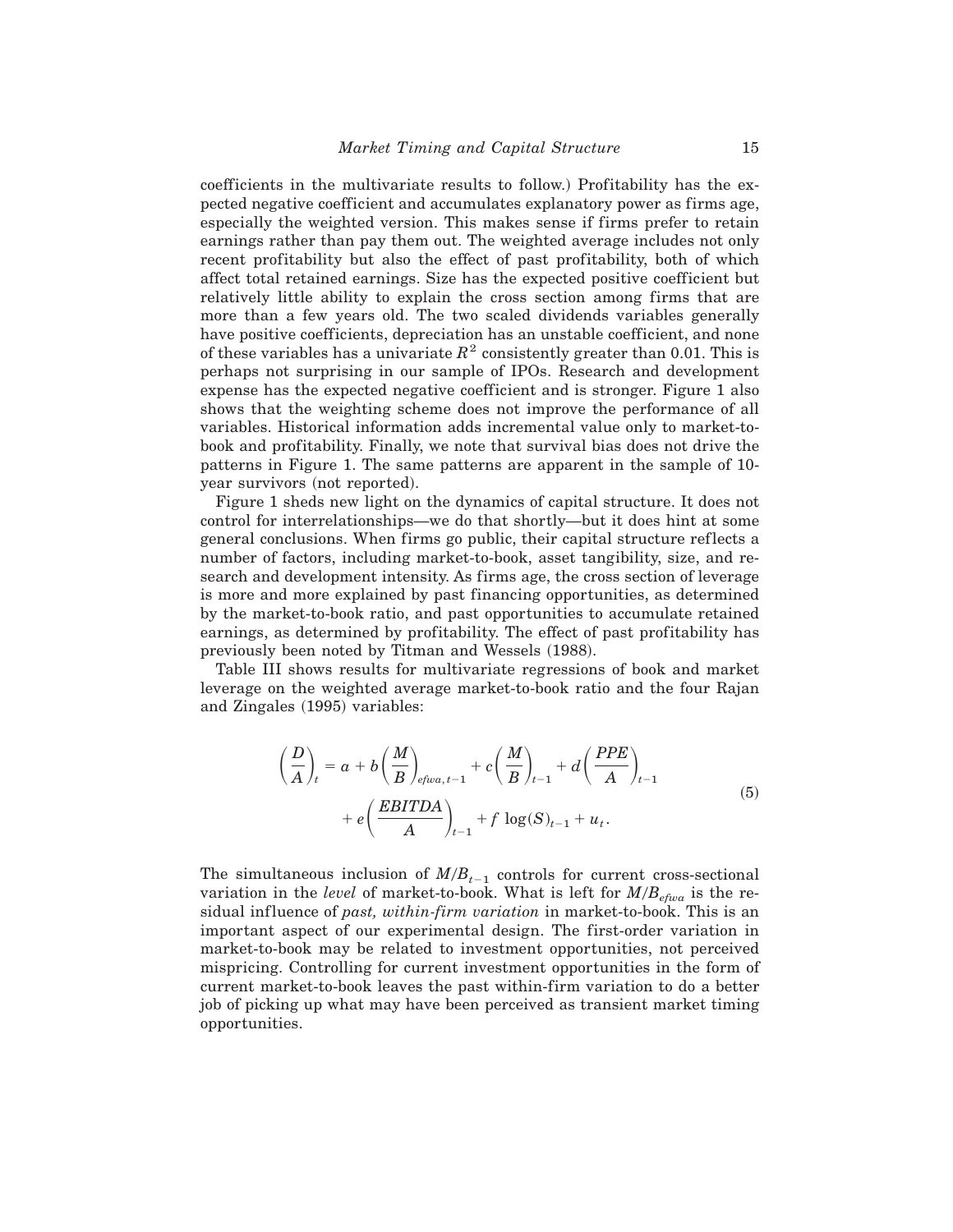# **Table III**

## **Determinants of Leverage**

OLS and Fama–MacBeth regressions of book and market leverage on the market-to-book ratio, fixed assets, profitability, and firm size.

$$
\left(\frac{D}{A}\right)_t = a + b\bigg(\frac{M}{B}\bigg)_{e\text{fwa},\,t-1} + c\bigg(\frac{M}{B}\bigg)_{t-1} + d\bigg(\frac{PPE}{A}\bigg)_{t-1} + e\bigg(\frac{EBITDA}{A}\bigg)_{t-1} + f\,\log(S)_{t-1} + u_t.
$$

We do not report *a*. Leverage is defined either as book debt to book assets (book value) or book debt to the result of total assets minus book equity plus market equity (market value) and is expressed in percentage terms. The market-to-book ratio is defined in two ways. The first is a weighted average market-to-book ratio from the IPO year to year  $t-1$ . The weights are the amount of external finance raised in each year. External finance is defined as net equity issues plus net debt issues. Where this is negative, the weight is set to zero. The second is the market-to-book ratio in year  $t-1$ , defined as assets minus book equity plus market equity all divided by assets. Fixed assets intensity is defined as net property, plant, and equipment divided by assets. Profitability is defined as operating income before depreciation divided by assets. Firm size is defined as the log of net sales. Panel A shows results for book leverage. Panel B shows results for market leverage. Robust *<sup>t</sup>*-statistics are in parentheses.

|                     |                  | $M/B_{e\!f\!wa,\,t-1}$ |            | $M/B_{t-1}$   |                            | $PPE/A_{t-1}$ %  |        | $EBITDA/A$ <sub>t-1</sub> % |           | $\log(S)_{t=1}$ |         |       |  |
|---------------------|------------------|------------------------|------------|---------------|----------------------------|------------------|--------|-----------------------------|-----------|-----------------|---------|-------|--|
| Year                | $\boldsymbol{N}$ | b                      | t(b)       | $\mathfrak c$ | t(c)                       | $\boldsymbol{d}$ | t(d)   | $\epsilon$                  | t(e)      |                 | t(f)    | $R^2$ |  |
|                     |                  |                        |            |               | Panel A: Book Leverage %   |                  |        |                             |           |                 |         |       |  |
| $IPO + 1$           | 2,652            |                        |            | $-4.36$       | $(-15.59)$                 | 0.13             | (7.30) | $-0.22$                     | $(-6.44)$ | 5.00            | (16.40) | 0.25  |  |
| $IPO + 3$           | 2,412            | $-4.93$                | $(-8.40)$  | $-0.86$       | $(-1.50)$                  | 0.12             | (6.63) | $-0.31$                     | $(-7.41)$ | 4.62            | (15.53) | 0.25  |  |
| $IPO + 5$           | 1,668            | $-6.49$                | $(-9.78)$  | 0.05          | (0.07)                     | 0.12             | (5.74) | $-0.32$                     | $(-7.18)$ | 4.30            | (12.40) | 0.26  |  |
| $IPO + 10$          | 715              | $-10.81$               | $(-10.59)$ | 3.71          | (3.23)                     | 0.12             | (3.65) | $-0.38$                     | $(-5.01)$ | 2.67            | (4.82)  | 0.23  |  |
| 1980–1999 All firms | 31,151           | $-7.21$                | $(-21.20)$ | 2.20          | (3.38)                     | 0.04             | (3.62) | $-0.48$                     | $(-7.20)$ | 2.84            | (21.79) | 0.20  |  |
|                     |                  |                        |            |               | Panel B: Market Leverage % |                  |        |                             |           |                 |         |       |  |
| $IPO + 1$           | 2,694            |                        |            | $-8.09$       | $(-26.57)$                 | 0.14             | (8.00) | $-0.19$                     | $(-6.26)$ | 2.91            | (9.96)  | 0.36  |  |
| $IPO + 3$           | 2,482            | $-6.05$                | $(-10.03)$ | $-5.84$       | $(-9.53)$                  | 0.12             | (6.53) | $-0.32$                     | $(-9.17)$ | 3.31            | (10.43) | 0.40  |  |
| $IPO + 5$           | 1,731            | $-7.41$                | $(-9.55)$  | $-5.30$       | $(-6.14)$                  | 0.12             | (4.99) | $-0.36$                     | $(-7.09)$ | 2.43            | (6.25)  | 0.37  |  |
| $IPO + 10$          | 738              | $-10.77$               | $(-9.38)$  | $-3.29$       | $(-3.19)$                  | 0.11             | (3.22) | $-0.53$                     | $(-5.92)$ | 1.23            | (2.06)  | 0.37  |  |
| 1980–1999 All firms | 32,209           | $-7.35$                | $(-20.52)$ | $-5.53$       | $(-14.45)$                 | 0.06             | (3.65) | $-0.61$                     | $(-7.54)$ | 1.63            | (15.06) | 0.35  |  |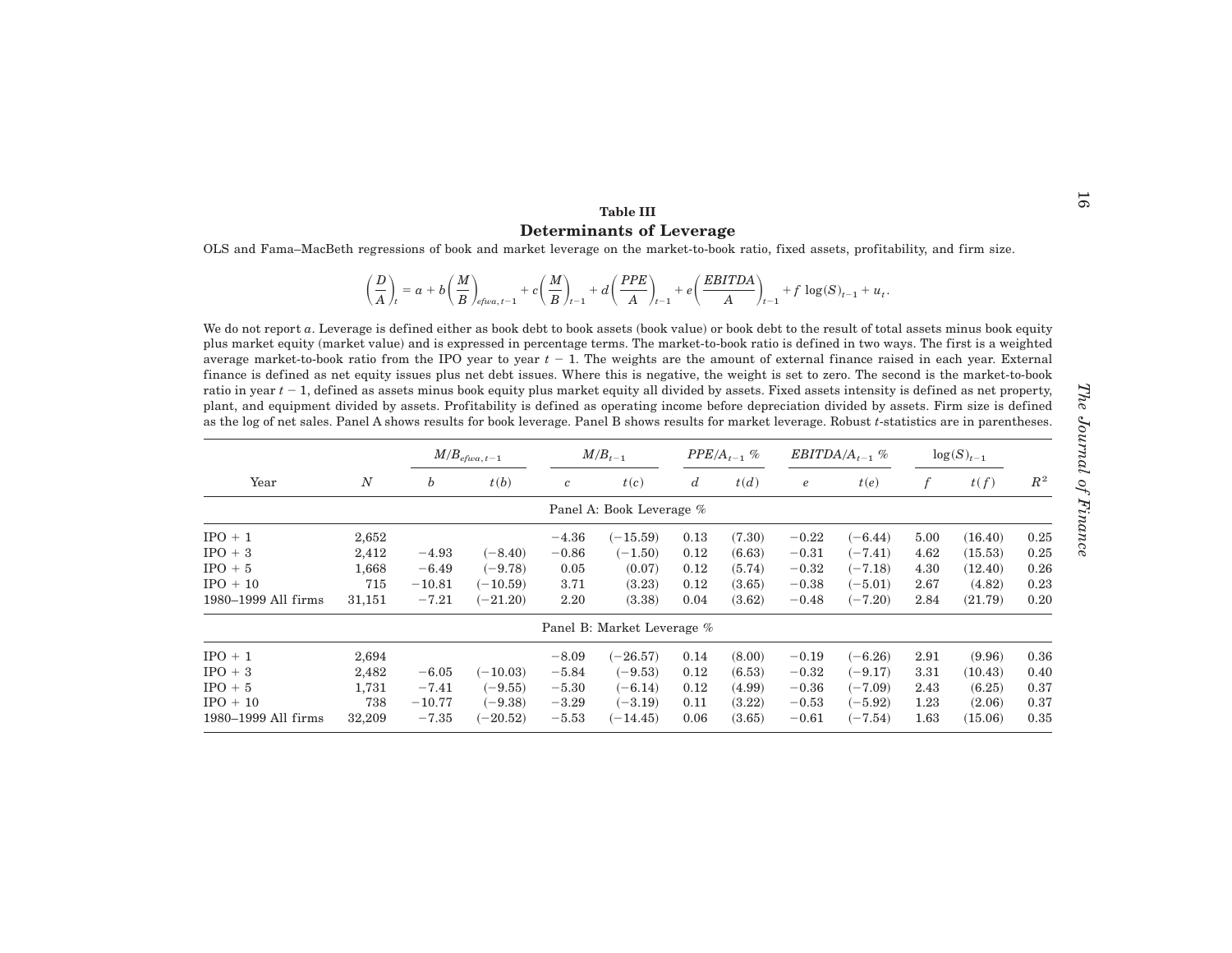Table III shows that the effect of  $M/B_{efwa}$  is stronger and more consistent than  $M/B_{t-1}$ . This is especially true in book leverage, where  $M/B_{t-1}$  does not benefit from a mechanical relationship to the dependent variable. In book values, the once-lagged market-to-book goes from having little incremental explanatory power for young firms, to none at all, then flips sign for older firms. In contrast, the coefficient on  $M/B_{efwa}$  remains negative and actually gets larger with firm age. The importance of historical valuation information is also apparent in the 1980 to 1999 All Firms sample that does not impose the known-IPO date screen. For this sample, the weighted average is formed using marketto-book information from the first appearance on COMPUSTAT where stock price data are not missing (whether or not the firm appears in the SDC or Ritter IPO samples) through  $t - 1$ . Overall, these results suggest that *historical within-firm variation in market-to-book, not current cross-firm variation, is more important in explaining the cross section of leverage*. This persistence of historical valuations contrasts with the normative trade-off theory in which managers keep leverage at a target determined by current characteristics.

Table III also indicates that the weighted average market-to-book is generally the single most economically important of these variables. At IPO  $+$  3, for example, a one standard deviation increase in leverage is associated with a decrease in book leverage of 6.51 percentage points  $(e.g., from 46.88$  percent, the IPO  $+3$  sample mean, to 40.37 percent) and a decrease in market leverage of 7.99 percentage points. The second-largest effect at  $IPO + 3$  comes through size, where a one standard deviation increase in log sales is associated with an increase in book leverage of 6.33 percentage points and an increase in market leverage of 4.53 percentage points. As firms age, the effect of past market valuations becomes even more prominent, consistent with the impressions from Figure 1. At IPO  $+$  10, for example, a one standard deviation increase in  $M/B_{efwa}$  is associated with a decrease in book leverage of 10.49 percentage points and a decrease in market leverage of 10.45 percentage points. The second-largest effect at  $IPO + 10$  comes through profitability, where a one standard deviation increase is associated with a decrease in book leverage of 4.59 percentage points and a decrease in market leverage of 6.40 percentage points. The relative strength of the effect of historical valuations is also large in the sample that does not condition on knowing the IPO date, indicating that the dynamics apparent in IPO time also apply to the broader COMPUSTAT universe.10

Table IV reports results of multivariate regressions that use the control variables suggested by Fama and French (2000). They use eight variables,

<sup>10</sup> The comparative statics in this paragraph are computed as follows. Referring to the coefficients in Table III,  $-6.51 = -4.93 * 1.32$  and  $-7.99 = -6.05 * 1.32$ , where 1.32 is the standard deviation of the lagged weighted average market-to-book at IPO  $+$  3. 6.33 = 4.62  $*$ 1.37 and  $4.53 = 3.31 * 1.37$ , where 1.37 is the standard deviation of lagged log sales at IPO  $+ 3. -10.49 = -10.81 * 0.97$  and  $-10.45 = -10.77 * 0.97$ , where 0.97 is the standard deviation of the lagged weighted average market-to-book at IPO  $+$  10.  $-4.59 = -0.38 * 12.07$ and  $-6.40 = -0.53 * 12.07$  where 12.07 is the standard deviation of lagged profitability in percentage terms at IPO  $+$  10.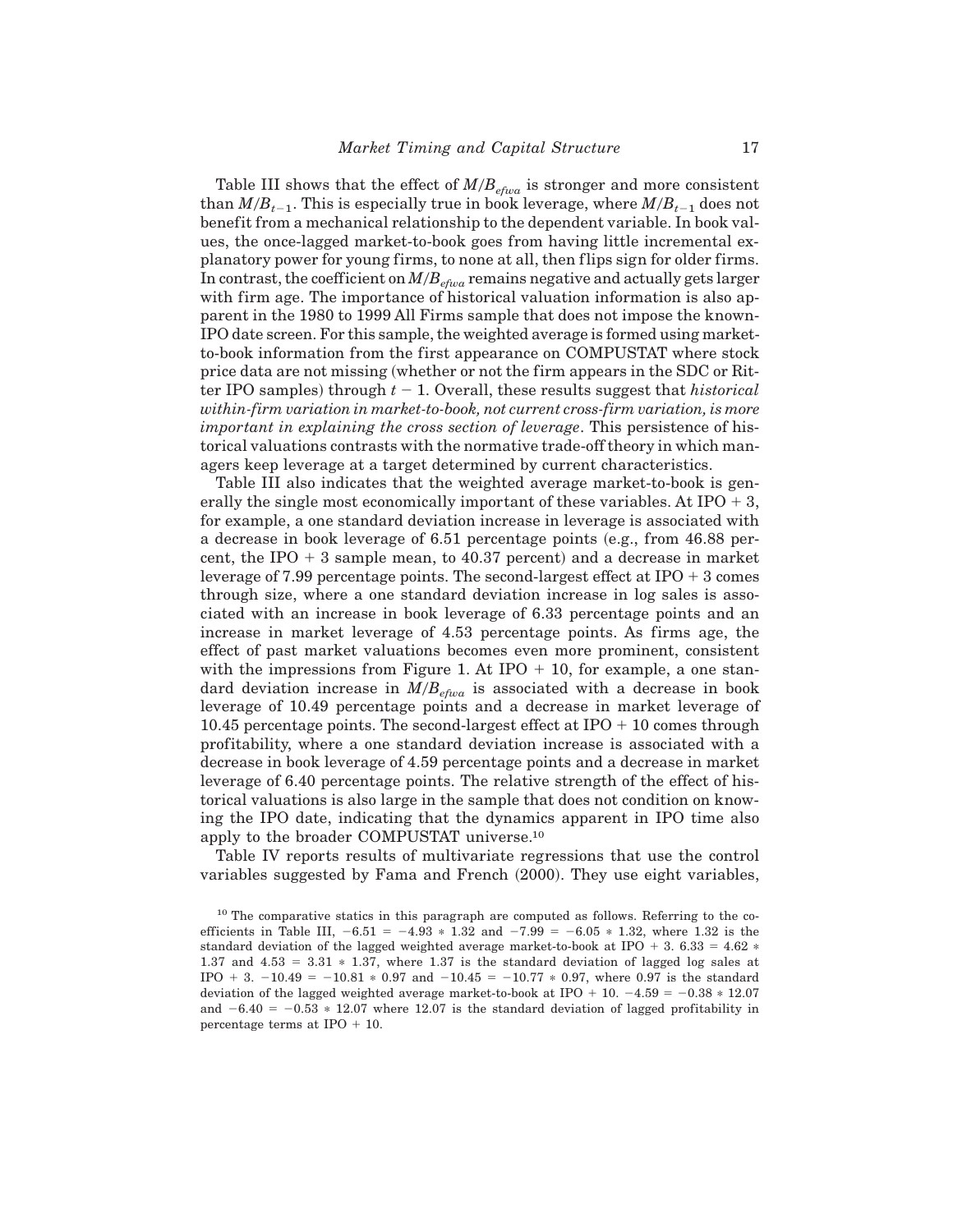### **Table IV**

## **Determinants of Leverage: Alternative Control Variables**

OLS and Fama–MacBeth regressions of leverage on determinants suggested by Fama and French (2000).

$$
\left(\frac{D}{A}\right)_{t} = a + b \left(\frac{M}{B}\right)_{e\text{fwa}, t-1} + c \left(\frac{M}{B}\right)_{t-1} + d \left(\frac{ET}{A}\right)_{t-1} + e \left(\frac{Div}{BE}\right)_{t-1} + f \left(\frac{Div}{ME}\right)_{t-1} + g \left(\frac{Dp}{A}\right)_{t-1} + h \left(\frac{RD}{A}\right)_{t-1} + iRDD_{t-1} + j \log(A)_{t-1} + u_t.
$$

We do not report *a*. Leverage is defined either as book debt to book assets (book value) or book debt to the result of total assets minus book equity plus market equity (market value) and is expressed in percentage terms. The market-to-book ratio is defined in two ways. The first is an external finance weighted average market-to-book ratio from the IPO year to year  $t-1$ . The weights are the amount of external finance raised in each year. External finance is defined as net equity issues plus net debt issues. Where this is negative, the weight is set to zero. The second is the market-to-book ratio in year  $t-1$ , defined as assets minus book equity plus market equity all divided by assets. Earnings before interest and taxes is scaled by assets. Common dividends are scaled by book equity and market equity. Depreciation expense is scaled by assets. Research and development expense is scaled by assets. RDD is <sup>a</sup> dummy set to one if the firm has no R&D expense. Panel A shows results for book leverage. Panel B shows results for market leverage. Robust *<sup>t</sup>*-statistics are in parentheses.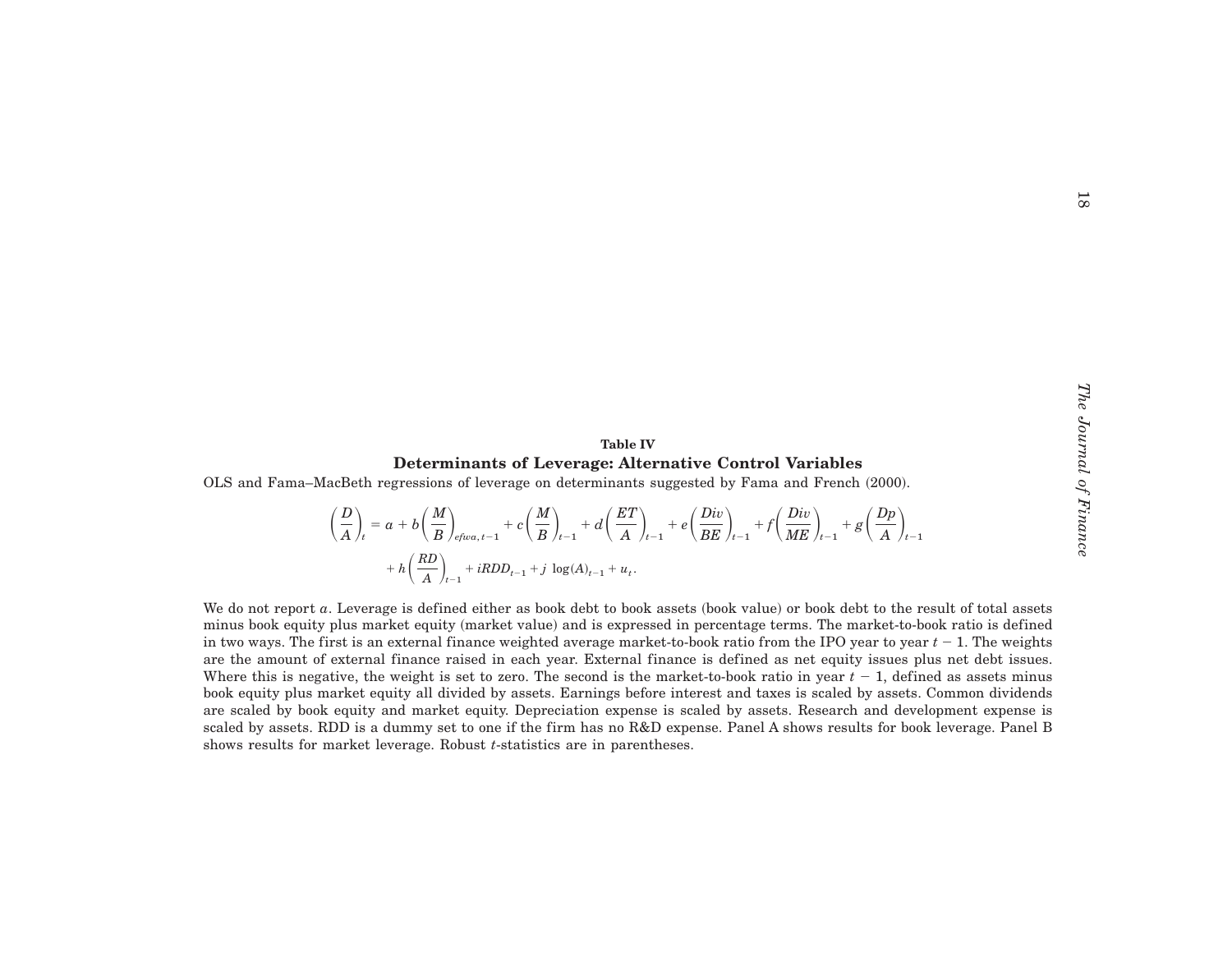|                     |          | $M/B_\mathit{efwa}$   | M/B                    | $ET/A$ %                 | $Div/BE \%$                | $Div/ME\%$           | $Dp/A$ %             | $RD/A$ %              | <b>RDD</b>            | log(A)                 |                |
|---------------------|----------|-----------------------|------------------------|--------------------------|----------------------------|----------------------|----------------------|-----------------------|-----------------------|------------------------|----------------|
| Year                | $\cal N$ | b<br>t(b)             | $\mathfrak{c}$<br>t(c) | $\boldsymbol{d}$<br>t(d) | $\epsilon$<br>t(e)         | t(f)                 | g<br>t(g)            | $\hbar$<br>t(h)       | $\dot{\iota}$<br>t(i) | $\overline{J}$<br>t(j) | $\mathbb{R}^2$ |
|                     |          |                       |                        |                          | Panel A: Book Leverage %   |                      |                      |                       |                       |                        |                |
| $IPO + 1$           | 2,651    |                       | $-4.75$<br>$(-16.83)$  | $-0.20$<br>$(-5.89)$     | 0.31<br>(6.92)             | $-0.54$<br>$(-5.19)$ | 0.06<br>(0.78)       | $-0.32$<br>$(-3.50)$  | 7.35<br>(6.88)        | 3.83<br>(12.22)        | 0.28           |
| $IPO + 3$           | 2,411    | $-4.46$<br>$(-7.88)$  | $-0.36$<br>$(-0.66)$   | $-0.35$<br>$(-8.98)$     | 0.29<br>(1.58)             | $-0.16$<br>$(-0.99)$ | $-0.08$<br>$(-1.03)$ | $-0.45$<br>$(-6.11)$  | 6.14<br>(6.62)        | 3.30<br>(10.98)        | 0.29           |
| $IPO + 5$           | 1,667    | $-6.13$<br>$(-9.02)$  | 0.25<br>(0.35)         | $-0.30$<br>$(-8.17)$     | 0.28<br>(2.58)             | $-0.14$<br>$(-1.07)$ | $-0.08$<br>$(-1.08)$ | $-0.32$<br>$(-2.45)$  | 5.32<br>(4.25)        | 3.25<br>(9.46)         | 0.26           |
| $IPO + 10$          | 715      | $-9.45$<br>$(-8.52)$  | 3.84<br>(3.46)         | $-0.44$<br>$(-5.51)$     | 0.44<br>(2.90)             | 0.02<br>(0.08)       | $-0.17$<br>$(-1.28)$ | $-0.42$<br>$(-2.54)$  | 4.80<br>(2.90)        | 1.82<br>(3.51)         | 0.27           |
| 1980-1999 All firms | 31,147   | $-6.28$<br>$(-28.59)$ | 1.88<br>(3.69)         | $-0.43$<br>$(-7.99)$     | 0.19<br>(2.55)             | $-0.48$<br>$(-4.65)$ | $-0.31$<br>$(-4.38)$ | $-0.52$<br>$(-13.19)$ | 3.51<br>(8.23)        | 2.36<br>(31.72)        | 0.22           |
|                     |          |                       |                        |                          | Panel B: Market Leverage % |                      |                      |                       |                       |                        |                |
| $IPO + 1$           | 2,693    |                       | $-7.66$<br>$(-26.11)$  | $-0.22$<br>$(-7.09)$     | $-0.04$<br>$(-1.42)$       | 0.13<br>(1.75)       | 0.03<br>(0.34)       | $-0.48$<br>$(-5.68)$  | 6.83<br>(6.84)        | 1.67<br>(5.43)         | 0.39           |
| $IPO + 3$           | 2,481    | $-5.43$<br>$(-8.95)$  | $-4.95$<br>$(-8.05)$   | $-0.36$<br>$(-9.82)$     | $-0.14$<br>$(-1.18)$       | 0.42<br>(3.28)       | $-0.20$<br>$(-2.67)$ | $-0.52$<br>$(-5.63)$  | 7.18<br>(6.70)        | 1.67<br>(5.23)         | 0.44           |
| $IPO + 5$           | 1,730    | $-6.53$<br>$(-8.51)$  | $-4.52$<br>$(-5.51)$   | $-0.36$<br>$(-8.83)$     | $-0.06$<br>$(-1.08)$       | 0.22<br>(3.45)       | $-0.22$<br>$(-2.65)$ | $-0.60$<br>$(-5.39)$  | 6.29<br>(4.90)        | 1.12<br>(2.95)         | 0.40           |
| $IPO + 10$          | 738      | $-8.17$<br>$(-6.50)$  | $-3.10$<br>$(-2.91)$   | $-0.51$<br>$(-6.85)$     | $-0.07$<br>$(-0.37)$       | 0.33<br>(0.70)       | $-0.24$<br>$(-1.95)$ | $-0.60$<br>$(-3.53)$  | 6.15<br>(3.47)        | 0.13<br>(0.24)         | 0.40           |
| 1980-1999 All firms | 32,205   | $-5.89$<br>$(-20.76)$ | $-5.41$<br>$(-12.02)$  | $-0.53$<br>$(-9.50)$     | $-0.53$<br>$(-2.86)$       | 0.17<br>(1.29)       | $-0.38$<br>$(-5.43)$ | $-0.66$<br>$(-14.17)$ | 4.51<br>(8.27)        | 1.34<br>(11.07)        | 0.39           |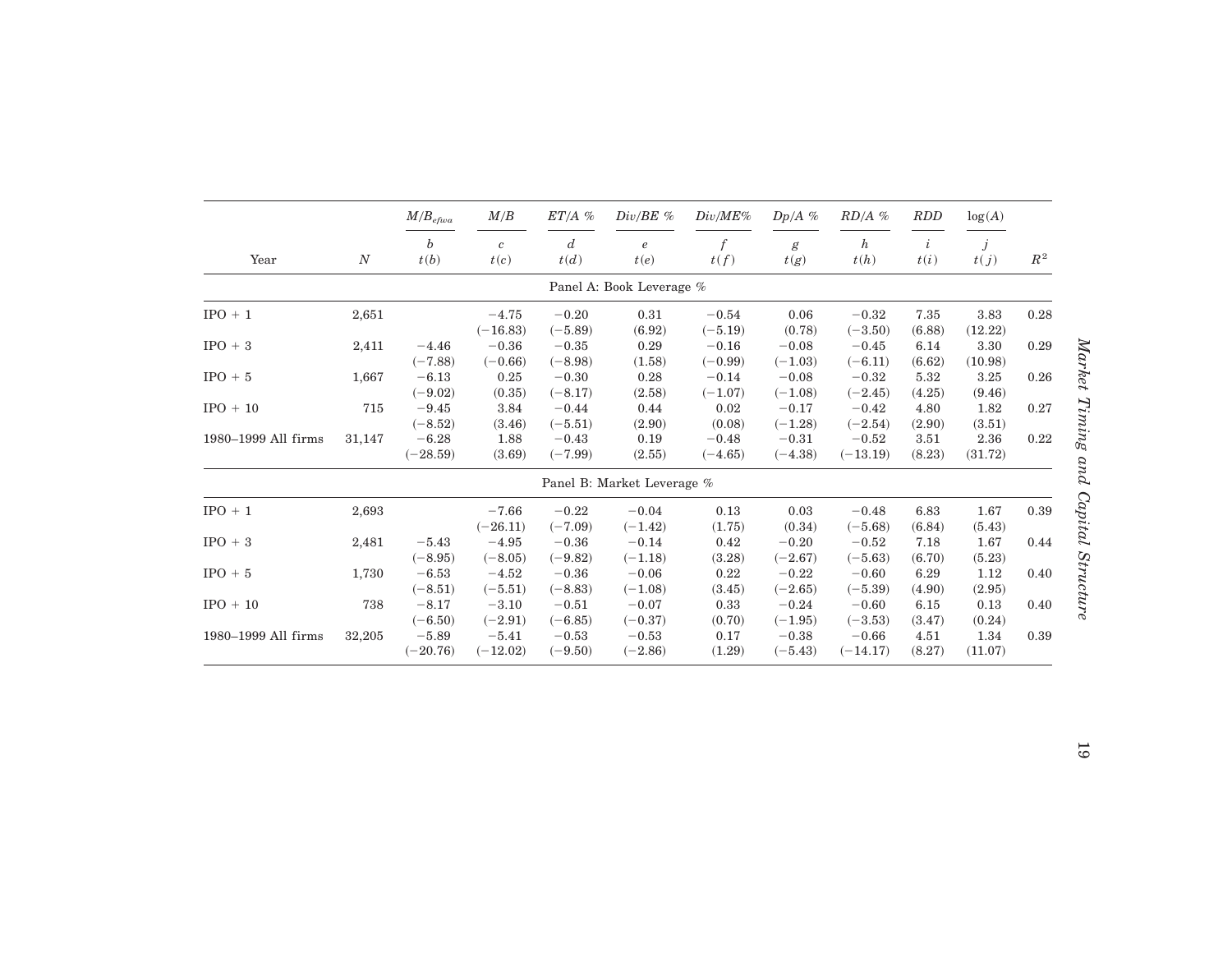some of which overlap with the variables used earlier. Their eight variables are: market-to-book, earnings before interest and taxes to assets, dividends over book equity, dividends to market equity, depreciation expense to assets, research and development expense to assets, a dummy variable for firms that report no research and development, and the log of total assets. As before, all independent variables are lagged. The results show that the coefficient on the weighted average market-to-book is not sensitive to this change in control variables. At IPO  $+$  10, a one standard deviation change in  $M/B_{efwa}$  is associated with bigger changes in book and market leverage than a similar one standard deviation change in the other independent variables (we omit the calculations for brevity). As before, the second-biggest effect is generally profitability. Overall, the results from Tables III and IV show that the effect of historical valuations on leverage is large and separate from various effects documented in prior literature.<sup>11</sup>

#### *D. Persistence*

So far we have documented two main results. First, high market valuations reduce leverage in the short run. Second, historically high market valuations are associated with lower leverage in the cross section. The connection between these two results must be that the market-to-book effect is very persistent. We conclude the empirical section by fleshing out the degree and magnitude of this persistence. We use the Rajan and Zingales (1995) control variables going forward. The results are similar using other controls.

Table V shows results for regressions of cumulative changes in leverage from the pre-IPO value on the Rajan and Zingales (1995) variables plus the pre-IPO value of leverage.12

 $11$  The inclusion of a measure of the marginal corporate tax rate, kindly provided by John Graham as used in Graham, Lemmon, and Schallheim (1998), also did not affect the coefficient on the weighted average market-to-book.

<sup>12</sup> The coefficients on  $M/B_{e\hat{t}m\alpha,t-1}$  are slightly smaller when the initial level of leverage is not included as an independent variable. For example, the coefficient is  $-6.78$  with a *t*-statistic of  $-3.45$  for IPO  $+10$  and book leverage. The reason for the reduced statistical and economic significance is that our sample contains firms that start with mostly debt or no debt. For these firms, the test is one-sided. It is impossible to increase leverage above 1, and impossible to decrease leverage below 0. The latter effect is more important for this sample. Unprofitable, all equity firms can issue lots of equity but cannot further reduce their leverage ratio in the face of high market valuations. By controlling for initial leverage, we can demonstrate that firms that start with low leverage and high valuations increase their leverage by less than firms that start out with similarly low leverage but low valuations. To us, this seems to be the relevant test. The coefficient on the initial level of leverage is not reported in Table V. It ranges from  $-0.62$  to  $-0.71$  for book value regressions and from  $-0.70$  to  $-0.75$  for market value regressions.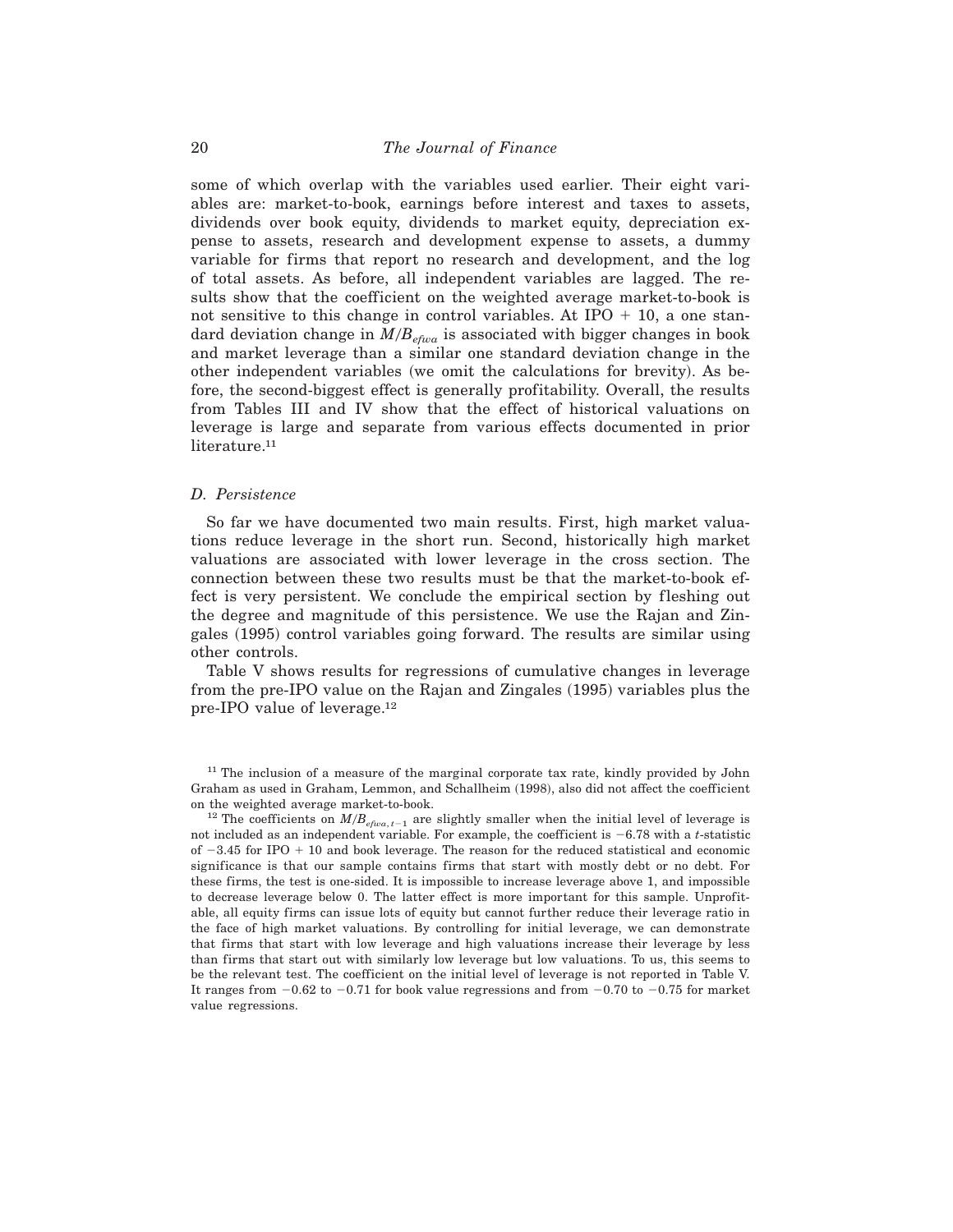## **Table VDeterminants of Cumulative Changes in Leverage from the Pre-IPO Value**

OLS and Fama–MacBeth regressions of the cumulative change in leverage since the pre-IPO value on the market-to-book ratio, fixed assets, profitability, and firm size.

$$
\left(\frac{D}{A}\right)_t-\left(\frac{D}{A}\right)_{pre\cdot IPO}=a+b\left(\frac{M}{B}\right)_{e\text{fwa},\,t-1}+c\left(\frac{M}{B}\right)_{t-1}+d\left(\frac{PPE}{A}\right)_{t-1}+e\left(\frac{EBITDA}{A}\right)_{t-1}+f\,\log(S)_{t-1}+g\left(\frac{D}{A}\right)_{pre\cdot IPO}+u_t.
$$

We do not report *a* and *g*. Leverage is defined either as book debt to book assets (book value) or book debt to the result of total assets minus book equity plus market equity (market value) and is expressed in percentage terms. The market-to-book ratio is defined in two ways. The first is a weighted average market-to-book ratio from the IPO year to year  $t-1$ . The weights are the amount of external finance raised in each year. External finance is defined as net equity issues plus net debt issues. Where this is negative, the weight is set to zero. The second is the market-to-book ratio in year  $t-1$ , defined as assets minus book equity plus market equity all divided by assets. Fixed assets intensity is defined as net property, plant, and equipment divided by assets. Profitability is defined as operating income before depreciation divided by assets. Firm size is defined as the log of net sales. Panel A shows results for book leverage. Panel B shows results for market leverage. Robust *<sup>t</sup>*-statistics are in parentheses.

|                     |                  | $M/B$ <sub>efwa, t</sub> -1 |            | $M/B_{t-1}$      |                            | $PPE/A_{t-1}$ % |        | $EBITDA/A_{t-1}$ % |            | $\log(S)_{t=1}$ |         |       |  |
|---------------------|------------------|-----------------------------|------------|------------------|----------------------------|-----------------|--------|--------------------|------------|-----------------|---------|-------|--|
| Year                | $\boldsymbol{N}$ | b                           | t(b)       | $\boldsymbol{c}$ | t(c)                       | d               | t(d)   | $\boldsymbol{e}$   | t(e)       |                 | t(f)    | $R^2$ |  |
|                     |                  |                             |            |                  | Panel A: Book Leverage %   |                 |        |                    |            |                 |         |       |  |
| $\text{IPO} + 1$    | 2,166            |                             |            | $-4.10$          | $(-13.43)$                 | 0.11            | (6.95) | $-0.27$            | $(-6.52)$  | 3.49            | (12.44) | 0.46  |  |
| $\text{IPO} + 3$    | 1,553            | $-4.45$                     | $(-6.48)$  | $-0.75$          | $(-1.04)$                  | 0.11            | (5.34) | $-0.36$            | $(-6.25)$  | 3.45            | (9.70)  | 0.46  |  |
| $IPO + 5$           | 1,058            | $-5.46$                     | $(-6.73)$  | 0.03             | (0.03)                     | 0.11            | (4.33) | $-0.36$            | $(-7.35)$  | 3.58            | (8.34)  | 0.47  |  |
| $\text{IPO} + 10$   | 381              | $-10.26$                    | $(-6.96)$  | 4.25             | (3.30)                     | 0.07            | (1.82) | $-0.28$            | $(-3.54)$  | 2.34            | (3.26)  | 0.45  |  |
| 1980–1999 All firms | 17,383           | $-6.81$                     | $(-16.72)$ | 2.54             | (5.03)                     | 0.05            | (7.19) | $-0.50$            | $(-12.33)$ | 2.61            | (14.34) | 0.48  |  |
|                     |                  |                             |            |                  | Panel B: Market Leverage % |                 |        |                    |            |                 |         |       |  |
| $IPO + 1$           | 2,180            |                             |            | $-8.10$          | $(-21.93)$                 | 0.12            | (6.98) | $-0.27$            | $(-7.33)$  | 1.57            | (5.26)  | 0.54  |  |
| $\text{IPO} + 3$    | 1,588            | $-5.47$                     | $(-7.70)$  | $-5.68$          | $(-7.87)$                  | 0.12            | (5.36) | $-0.40$            | $(-8.96)$  | 2.14            | (5.41)  | 0.53  |  |
| $\text{IPO} + 5$    | 1,091            | $-6.14$                     | $(-6.54)$  | $-5.14$          | $(-5.03)$                  | 0.12            | (4.18) | $-0.39$            | $(-5.86)$  | 1.59            | (3.23)  | 0.49  |  |
| $\text{IPO} + 10$   | 393              | $-11.78$                    | $(-8.29)$  | $-1.96$          | $(-1.76)$                  | 0.09            | (2.10) | $-0.47$            | $(-6.17)$  | 0.69            | (0.91)  | 0.56  |  |
| 1980–1999 All firms | 17,896           | $-6.74$                     | $(-14.81)$ | $-6.25$          | $(-6.40)$                  | 0.08            | (5.25) | $-0.63$            | $(-11.83)$ | 1.27            | (7.93)  | 0.55  |  |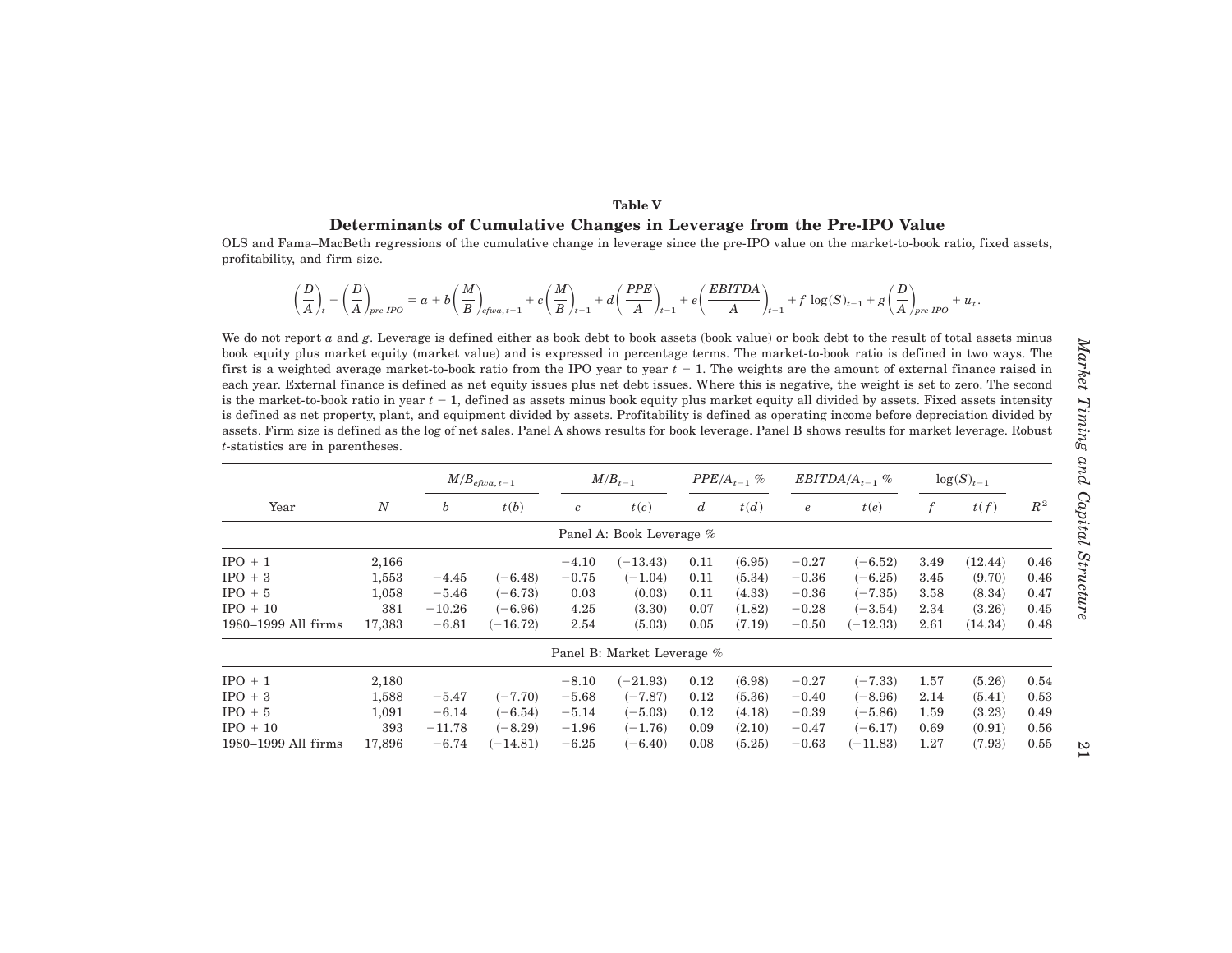22 *The Journal of Finance*

$$
\left(\frac{D}{A}\right)_t - \left(\frac{D}{A}\right)_{pre\text{-}PO} = a + b\left(\frac{M}{B}\right)_{e\text{-}fwa, t-1} + c\left(\frac{M}{B}\right)_{t-1} + d\left(\frac{PPE}{A}\right)_{t-1} + e\left(\frac{EBITDA}{A}\right)_{t-1} + f\log(S)_{t-1} + g\left(\frac{D}{A}\right)_{pre\text{-}IPO} \tag{6}
$$
\n
$$
+ u_t.
$$

By measuring changes from the leverage prevailing in the year before the IPO, the dependent variable includes the effect of the IPO itself. This is useful for us because the IPO is a critical financing event known to be connected to market value.

Table V shows that the determinants of cumulative changes in leverage are essentially the same, in sign and magnitude, as the determinants of leverage levels reported in Table III. As before, a one standard deviation change in the weighted average market-to-book is associated with a larger change in the dependent variable than a similar one standard deviation change in other independent variables (we omit the calculations for brevity). This regression result indicates that the weighted average market-to-book result is unlikely to reflect an omitted firm characteristic that would also influence initial leverage. Instead, it provides more evidence that market valuations have effects on capital structure that persist and therefore accumulate over time.

Table VI takes a direct look at the persistence of the effect of past valuations. We test persistence with a system of three regressions. The first regression looks at the effect of  $M/B_{e\text{fwa},t}$  on *current* capital structure at time  $t + 1$ , controlling for other characteristics measured at time  $t$ . This is simply a repetition of the regressions in Table III. The second regression replaces current capital structure with *future* capital structure at time  $t + \tau$ , still using controls from time *t*. The third regression looks at the effect of  $M/B_{efwa}$ measured at time *t* on future capital structure, controlling for future characteristics measured at time  $t + \tau - 1$ .

$$
\left(\frac{D}{A}\right)_{t+1} = a_1 + b_1 \left(\frac{M}{B}\right)_{e\text{fwa},t} + c_1 \left(\frac{M}{B}\right)_t + d_1 \left(\frac{PPE}{A}\right)_t + e_1 \left(\frac{EBITDA}{A}\right)_t + f_1 \log(S)_t + u_{1,t+1}
$$

$$
\left(\frac{D}{A}\right)_{t+\tau} = a_2 + b_2 \left(\frac{M}{B}\right)_{e\text{fwa},t} + c_2 \left(\frac{M}{B}\right)_t + d_2 \left(\frac{PPE}{A}\right)_t + e_2 \left(\frac{EBITDA}{A}\right)_t
$$

$$
+ f_2 \log(S)_t + u_{2,t+\tau}
$$

$$
\left(\frac{D}{A}\right)_{t+\tau} = a_3 + b_3 \left(\frac{M}{B}\right)_{e\text{fwa},t} + c_3 \left(\frac{M}{B}\right)_{t+\tau-1} + d_3 \left(\frac{PPE}{A}\right)_{t+\tau-1} + e_3 \left(\frac{EBITDA}{A}\right)_{t+\tau-1} + f_3 \log(S)_{t+\tau-1} + u_{3,t+\tau}.
$$
\n(7)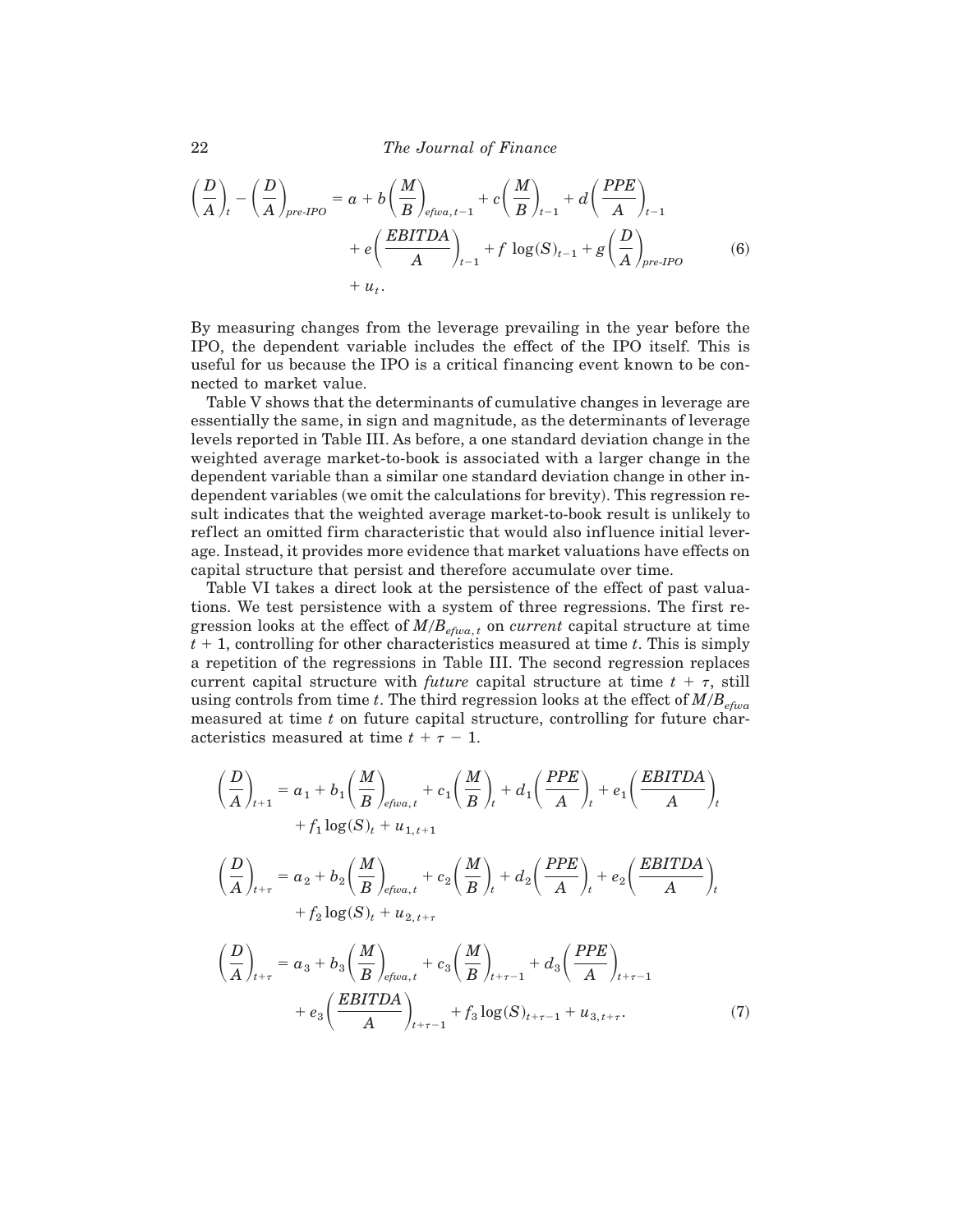The trade-off theory with adjustment costs allows capital structure to respond slowly to  $M/B_t$ . But eventually the past, temporary fluctuations captured in  $M/B_{efwa}$  measured at time *t* should no longer matter. In terms of the coefficients, the trade-off theory predicts that  $b_2$  and  $b_3$  should be zero for capital structure measured in the distant future. The ratio of  $b_2$  to  $b_1$  and the ratio of  $b_3$  to  $b_1$  therefore measure the long-term effect of temporary fluctuations in the market-to-book ratio. By simultaneously estimating equation  $(7)$ , we can also put confidence intervals around the two ratios.

Table VI reports the results. The columns on the left report Fama– MacBeth estimates and *t*-statistics for  $b_1$ ,  $b_2$ ,  $b_3$ , and  $c_3$ . We require that the set of firms is the same in all three regressions. In other words, to be included in the first regression, a firm must survive at least  $\tau$  years. As a result, the estimates of  $b_1$  change with  $\tau$ . The first and second columns show that this survival effect is small. In book values, the coefficients fall in a narrow range between  $-6.91$  and  $-7.48$ . Note also that the first row in each panel matches the estimate for the 1980 to 1999 All Firms sample in Table III. The next four columns document the persistence of the  $M/B_{efwa}$  effect:  $b_2$  and  $b_3$  both remain strongly significant for at least 10 years.<sup>13</sup> The  $b_3$  coefficient is surprising. Its strength indicates that marketto-book variation from 1990 and before, for example, remains a strong determinant of capital structure as of 2000. This is true controlling for the 1999 values of market-to-book and other characteristics. Perhaps even more surprising is that, in book values,  $b_3$  is several times the size of the  $c_3$ coefficients reported in the next two columns. Thus the historical path of market-to-book, even calculated with data over 10 years old, is much more influential than the current market-to-book. In market values,  $b_3$  is also substantial relative to  $c_3$ , which is notable since much of the contemporaneous correlation between market-to-book and market leverage is likely to be mechanical.

The last columns in Table VI report the fraction of the initial effect that remains after  $\tau$  years. For book leverage,  $b_2$  divided by  $b_1$  is still 0.73 after 10 years; 73 percent of the initial effect is still apparent 10 years later. By any practical definition, the effect is permanent. We also report a lower bound estimate of this ratio, calculated by drawing values of  $b_1$  and  $b_2$  from the joint distribution of the two estimates. We can say with 95 percent confidence that at least two-thirds of the  $M/B_{efwa}$  effect lasts for 10 years. For market leverage, the effect is 100 percent permanent. The last two columns show similar results for the ratio of  $b_3$  to  $b_1$ .

In summary, we have documented that historical market valuations have large and very persistent effects on capital structure. This effect is independent of various control variables. In the Appendix, we report results for some additional robustness checks.

<sup>&</sup>lt;sup>13</sup> The standard errors on  $b_3$  are smaller than the standard errors on  $b_2$  because the correlation between  $M/B_{e\text{f}wa,t}$  and  $M/B_{t+\tau-1}$  is generally lower than correlation between  $M/B_{e\text{f}wa,t}$ and  $M/B_t$ .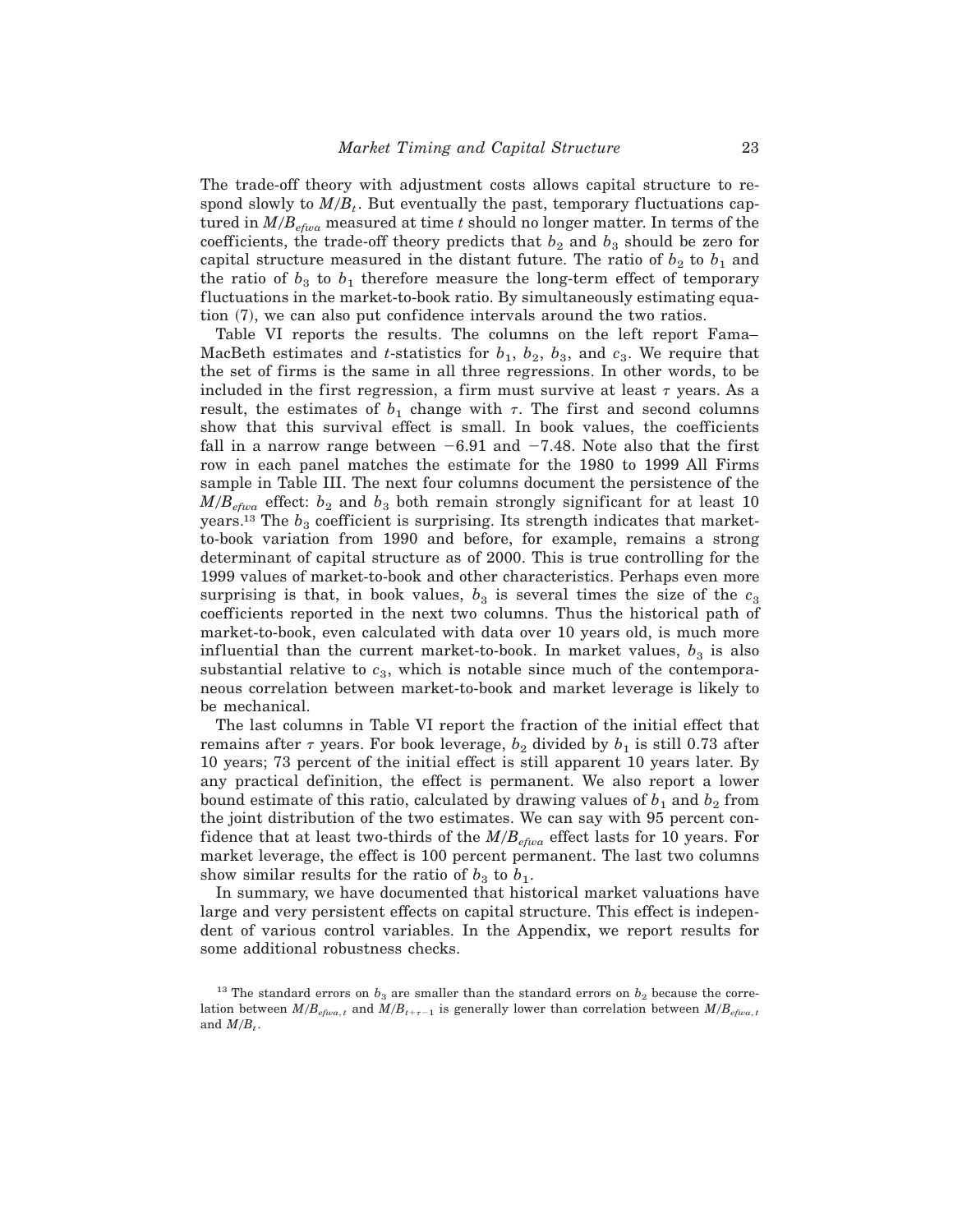## **Table VIPersistence of Market-to-Book Effects**

Fama–MacBeth regressions of current and future leverage on the market-to-book ratio, fixed assets, profitability, and firm size.

$$
\left(\frac{D}{A}\right)_{t+1} = a_1 + b_1 \left(\frac{M}{B}\right)_{e\text{fwa},t} + c_1 \left(\frac{M}{B}\right)_t + d_1 \left(\frac{PPE}{A}\right)_t + e_1 \left(\frac{EBITDA}{A}\right)_t + f_1 \log(S)_t + u_{1,t+1}
$$
\n
$$
\left(\frac{D}{A}\right)_{t+\tau} = a_2 + b_2 \left(\frac{M}{B}\right)_{e\text{fwa},t} + c_2 \left(\frac{M}{B}\right)_t + d_2 \left(\frac{PPE}{A}\right)_t + e_2 \left(\frac{EBITDA}{A}\right)_t + f_2 \log(S)_t + u_{2,t+\tau}
$$
\n
$$
\left(\frac{D}{A}\right)_{t+\tau} = a_3 + b_3 \left(\frac{M}{B}\right)_{e\text{fwa},t} + c_3 \left(\frac{M}{B}\right)_{t+\tau-1} + d_3 \left(\frac{PPE}{A}\right)_{t+\tau-1} + e_3 \left(\frac{EBITDA}{A}\right)_{t+\tau-1} + f_3 \log(S)_{t+\tau-1} + u_{3,t+\tau}.
$$

We report only  $b_1$ ,  $b_2$ ,  $b_3$ , and  $c_4$ . Leverage is defined either as book debt to book assets (book value) or book debt to the result of total assets minus book equity plus market equity (market value) and is expressed in percentage terms. The persistence of the market-to-book effect is measured by a ratio of coefficients:  $b_2$  divided by  $b_1$  or  $b_3$  divided by  $b_1$ . For each  $\tau$  from 1 to 10, we run a set of three regressions for each year t starting  $\tau$  years prior to 1980 and ending *s* years prior to 1999 and record 20 sets of three coefficients. Only firms that survive  $\tau$  years are included so that each set of coefficients is calculated with the same sample of firms. A lower bound estimate (LB) for the ratio of the coefficients is calculated for the five percent level of significance by drawing from the joint distribution of the two means. Panel A shows results for book leverage. Panel B shows results for market leverage. Robust *<sup>t</sup>*-statistics are in parentheses.

|          |                |            |                | $M/B_{efwa,t}$ Coefficient |         |                            |         | $M/B$ <sub>t+τ-1</sub> Coefficient |           | Coefficient Ratios and Lower Bounds |           |               |  |
|----------|----------------|------------|----------------|----------------------------|---------|----------------------------|---------|------------------------------------|-----------|-------------------------------------|-----------|---------------|--|
| Year     | b <sub>1</sub> | $t(b_1)$   | b <sub>2</sub> | $t(b_2)$                   | $b_3$   | $t(b_3)$                   | $c_{3}$ | $t(c_3)$                           | $b_2/b_1$ | $LB_{p=0.05}$                       | $b_3/b_1$ | $LB_{p=0.05}$ |  |
|          |                |            |                |                            |         | Panel A: Book Leverage %   |         |                                    |           |                                     |           |               |  |
| $t+1$    | $-7.21$        | $(-21.20)$ | $-7.21$        | $(-21.20)$                 | $-7.21$ | $(-21.20)$                 | 2.20    | (3.38)                             | 1.00      |                                     | 1.00      |               |  |
| $t + 3$  | $-7.36$        | $(-25.28)$ | $-6.31$        | $(-18.44)$                 | $-5.57$ | $(-18.33)$                 | 0.20    | (0.29)                             | 0.86      | 0.81                                | 0.76      | 0.71          |  |
| $t+5$    | $-7.48$        | $(-24.85)$ | $-5.99$        | $(-14.98)$                 | $-5.35$ | $(-16.97)$                 | 0.24    | (0.29)                             | 0.80      | 0.73                                | 0.73      | 0.67          |  |
| $t + 10$ | $-6.91$        | $(-13.77)$ | $-5.05$        | $(-12.15)$                 | $-5.11$ | $(-18.15)$                 | 0.45    | (0.49)                             | 0.73      | 0.66                                | 0.75      | 0.68          |  |
|          |                |            |                |                            |         | Panel B: Market Leverage % |         |                                    |           |                                     |           |               |  |
| $t+1$    | $-7.35$        | $(-20.52)$ | $-7.35$        | $(-20.52)$                 | $-7.35$ | $(-20.52)$                 | $-5.53$ | $(-14.45)$                         | 1.00      |                                     | 1.00      |               |  |
| $t + 3$  | $-7.50$        | $(-19.34)$ | $-7.51$        | $(-13.33)$                 | $-6.64$ | $(-18.64)$                 | $-7.72$ | $(-19.33)$                         | 1.00      | 0.90                                | 0.90      | 0.81          |  |
| $t + 5$  | $-7.65$        | $(-19.04)$ | $-7.61$        | $(-12.57)$                 | $-6.13$ | $(-18.26)$                 | $-8.57$ | $(-16.92)$                         | 1.00      | 0.89                                | 0.82      | 0.75          |  |
| $t + 10$ | $-6.47$        | $(-9.59)$  | $-6.98$        | $(-13.56)$                 | $-5.67$ | $(-14.36)$                 | $-9.23$ | $(-13.25)$                         | 1.08      | 0.98                                | 0.88      | 0.74          |  |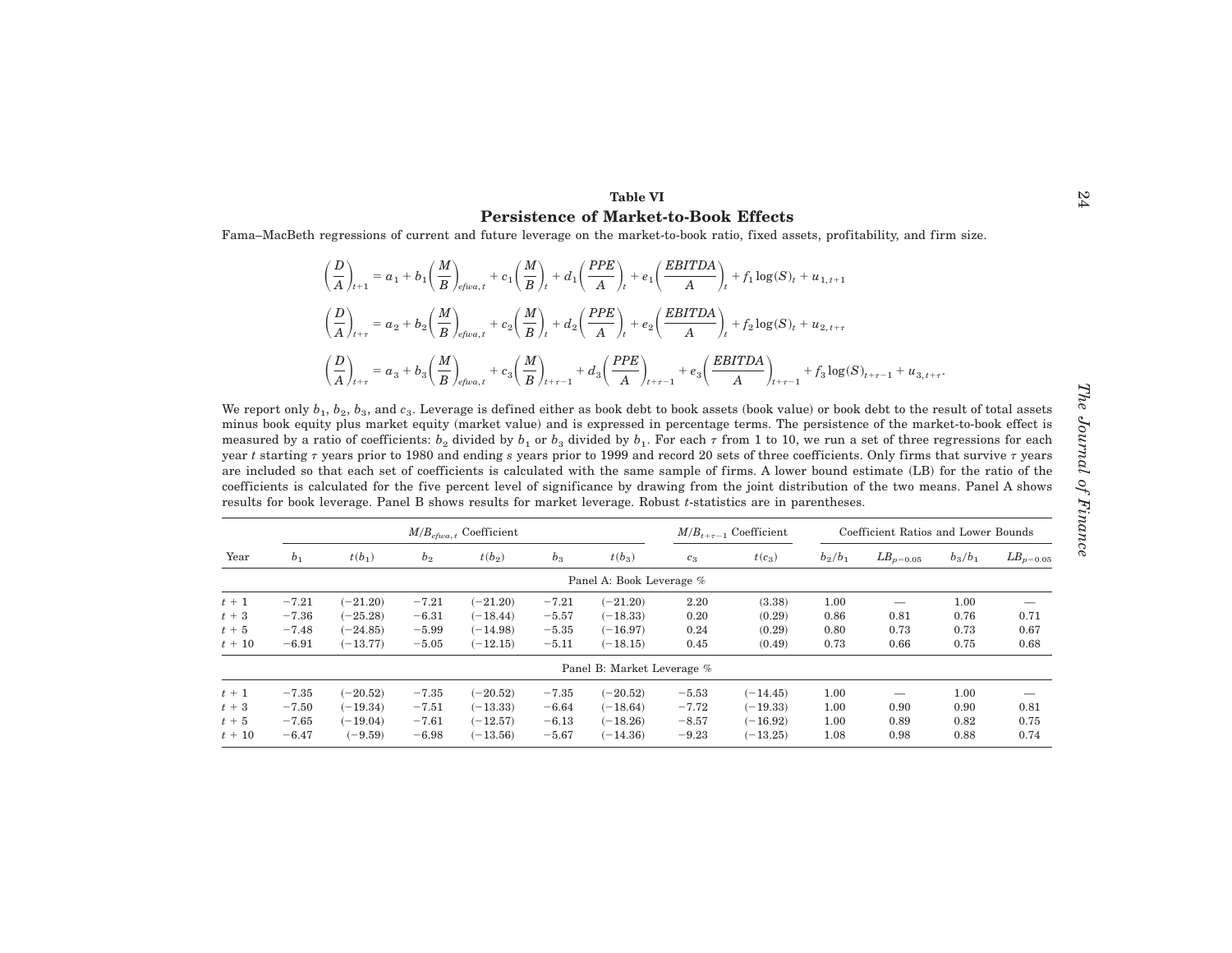## **II. Discussion**

We have documented that fluctuations in the market-to-book ratio have considerable and lasting effects on leverage. Here we ask whether the results can be explained by existing theories given particular interpretations of the market-to-book ratio. We also consider the possibility that capital structure evolves as the outcome of past attempts to time the market. In our opinion, the results are most consistent with this market-timing theory of capital structure.

## *A. Trade-off Theory*

In perfect and efficient markets, Modigliani and Miller (1958) show that capital structure is irrelevant. The trade-off theory determines an optimal capital structure by adding various imperfections, including taxes, costs of financial distress, and agency costs, but retains the assumptions of market efficiency and symmetric information. Some of the imperfections that lead to an optimal trade-off are as follows. Higher taxes on dividends indicate more debt  $(Modigliani$  and Miller  $(1963)$  and Miller and Scholes  $(1978)$ . Higher nondebt tax shields indicate less debt (DeAngelo and Masulis (1980)). Higher costs of financial distress indicate more equity. Short of bankruptcy, senior debt can force managers to forgo profitable investment opportunities (Myers (1977)). Agency problems can call for more or less debt. Too much equity can lead to free cash flow and conflicts of interest between managers and shareholders (Jensen (1986)). Too much debt can lead to asset substitution and conflicts of interest between managers and bondholders (Fama and Miller (1972) and Jensen and Meckling (1976)). Harris and Raviv (1991) survey these and other possible influences on optimal capital structure.

The market-to-book ratio can be connected to several elements of the trade-off theory. It is most commonly attached to costly financial distress as in Myers  $(1977)$ , Smith and Watts  $(1992)$ , Rajan and Zingales  $(1995)$ , and Barclay, Smith, and Watts (1995). The idea is that firms with substantial growth and investment opportunities have the most to lose when overhanging debt prevents new capital from being raised or leads to an inefficient bankruptcy negotiation during which some investment opportunities are forever lost.

The key testable prediction of the trade-off theory is that capital structure eventually adjusts to changes in the market-to-book ratio. The evidence indicates, however, that variation in the market-to-book ratio has a decades-long impact on capital structure (Table VI). In fact, past variation in market valuations is more important than several other variables suggested as determinants of the current optimum, including the current market valuation (Tables III and IV). One could argue that adjustment costs are so large, or deviating from the optimum involves such a small penalty,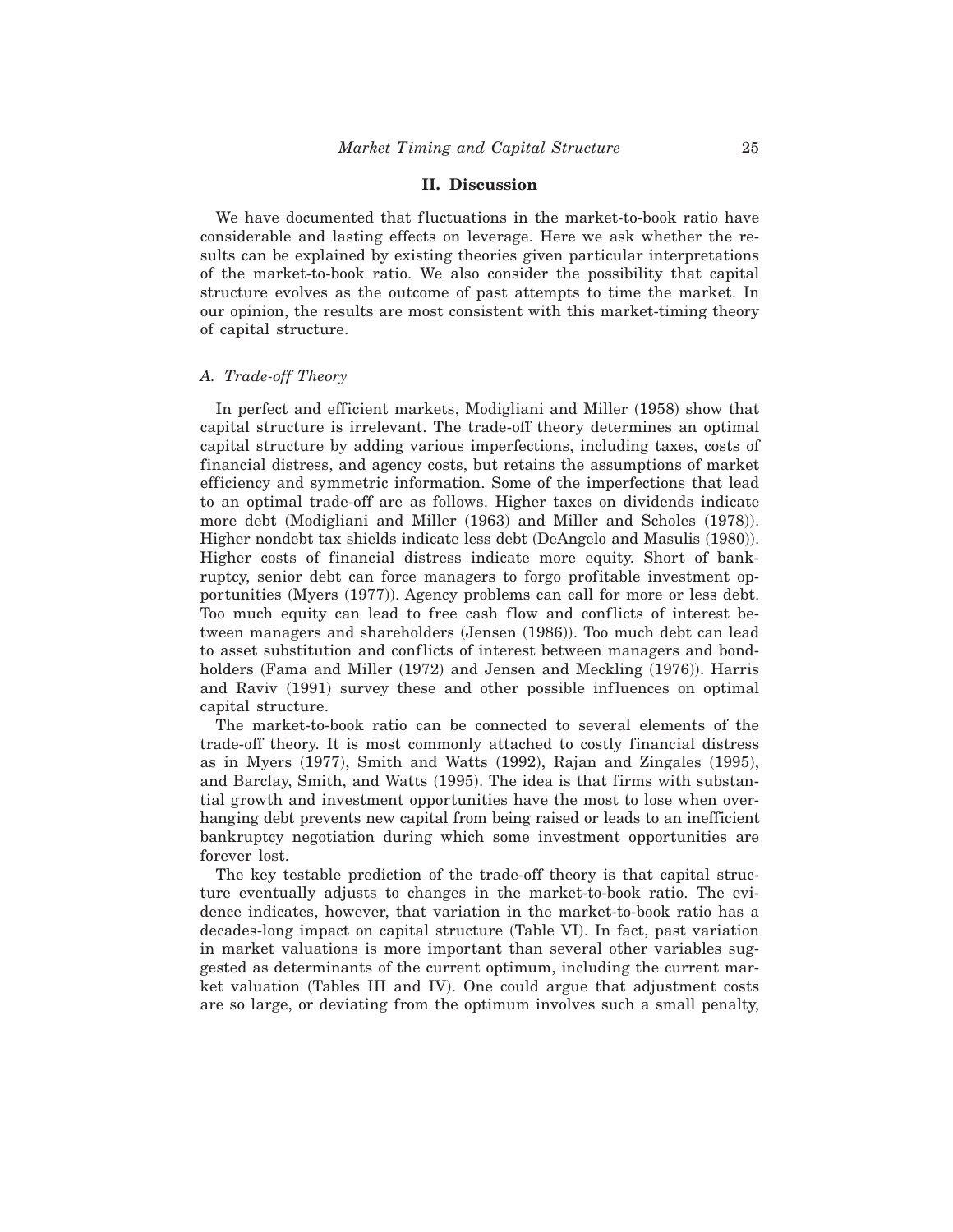that adjustment within a 10-year span is not worthwhile.14 But our results make the point that a considerable fraction of cross-sectional variation in leverage has nothing to do with an optimum set by current characteristics.

## *B. Pecking Order Theory*

In the pecking order theory described by Myers  $(1984)$ , there is no optimal capital structure. To be more precise, if there is an optimum, the cost of deviating from it is insignificant in comparison to the cost of raising external finance. Raising external finance is costly because managers have more information about the firm's prospects than outside investors and because investors know this. In Myers and Majluf  $(1984)$ , outside investors rationally discount the firm's stock price when managers issue equity instead of riskless debt. To avoid this discount, managers avoid equity whenever possible. The Myers and Majluf model predicts that managers will follow a pecking order, using up internal funds first, then using up risky debt, and finally resorting to equity. In the absence of investment opportunities, firms retain profits and build up financial slack to avoid having to raise external finance in the future.

The pecking order theory regards the market-to-book ratio as a measure of investment opportunities. With this interpretation in mind, both Myers (1984) and Fama and French  $(2000)$  note that a contemporaneous relationship between the market-to-book ratio and capital structure is difficult to reconcile with the static pecking order model. Iteration of the static version also suggests that periods of high investment opportunities will tend to push leverage higher toward a debt capacity. To the extent that high past marketto-book actually coincides with high past investment, however, our results suggest that such periods tend to push leverage lower.<sup>15</sup>

Myers (1984) suggests a more dynamic version in which high growth firms reduce leverage in order to avoid raising equity as investment opportunities arise in the future. Our results are also somewhat difficult to reconcile with this interpretation. Table II shows that high market-to-book firms reduce leverage through issuing equity, not through retaining earnings. Also, this version of the pecking order predicts a relationship between leverage and *future* investment opportunities. Our results control for current

 $14$  A second possibility is that past variation in the market-to-book ratio is itself a firm characteristic. A past average of market-to-book ratios may be more informative about investment opportunities than the current level of market-to-book. Put another way, the current level rather than the past average may represent a temporary fluctuation. The data do not support this explanation. Future investment is explained largely by the current market-to-book ratio, with the past weighted average entering with a negative sign. A table documenting this is available upon request.

 $15$  Helwege and Liang  $(1996)$  find that the probability of raising external finance is unrelated to the internal funds deficit, and that firms that could have obtained bank loans often choose to issue equity instead. This also contrasts with the static pecking order model.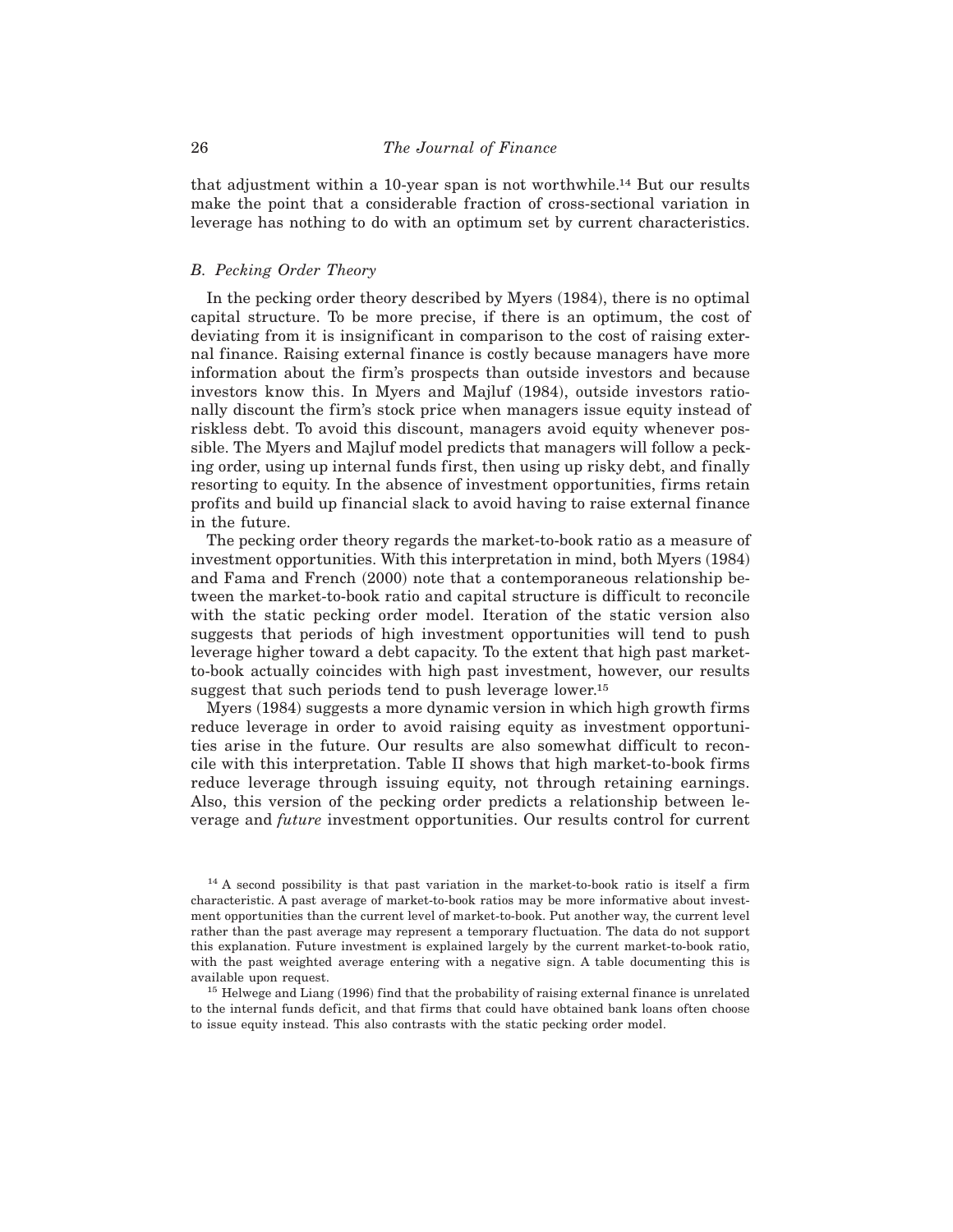market-to-book and show that leverage is much more strongly determined by *past* values of market-to-book.16

#### *C. Managerial Entrenchment Theory*

In the dynamic theory of capital structure based on managerial entrenchment in Zwiebel (1996), high valuations and good investment opportunities facilitate equity finance, but at the same time allow managers to become entrenched. They may then refuse to raise debt to rebalance in later periods. This has a market-timing flavor, since managers issue equity when valuations are high and do not subsequently rebalance, but a very different interpretation. Managers are not attempting to exploit new investors. Rather, they are exploiting existing investors ex post by not rebalancing. Both views may be valid, and our results do not distinguish between them. As we discuss below, the first view gains support from the survey evidence and particularly from the evidence on earnings management and the long-run returns following equity issues and repurchases.

## *D. Market Timing Theory*

We believe that a theory of capital structure based on market timing is the most natural explanation for our results. The theory is simply that *capital structure evolves as the cumulative outcome of past attempts to time the equity market*. To our knowledge, this theory of capital structure has not been articulated before.

There are two versions of equity market timing that lead to similar capital structure dynamics. The first is a dynamic form of Myers and Majluf  $(1984)$ with rational managers and investors and adverse selection costs that vary across firms or across time. Lucas and McDonald  $(1990)$  and Korajczyk, Lucas, and McDonald (1992) study adverse selection that varies across firms. Choe, Masulis, and Nanda (1993) study adverse selection that varies across time. Consistent with these stories, Korajczyk et al. (1991) find that firms tend to announce equity issues following releases of information, which may reduce information asymmetry. Also, Bayless and Chaplinsky (1996) find that equity issues cluster around periods of somewhat smaller announcement effects. To explain the results in this paper, these stories require that temporary fluctuations in the market-to-book ratio measure variations in adverse selection. If the costs of deviating from an optimal capital structure are small compared to the resulting variation in issuing costs, past variation in the market-to-book ratio can then have long-lasting effects as we observe.

The second version of equity market timing involves irrational investors (or managers) and time-varying mispricing (or perceptions of mispricing). Managers issue equity when they believe its cost is irrationally low and repurchase equity when they believe its cost is irrationally high. Market-to-

<sup>16</sup> See also Footnote 14.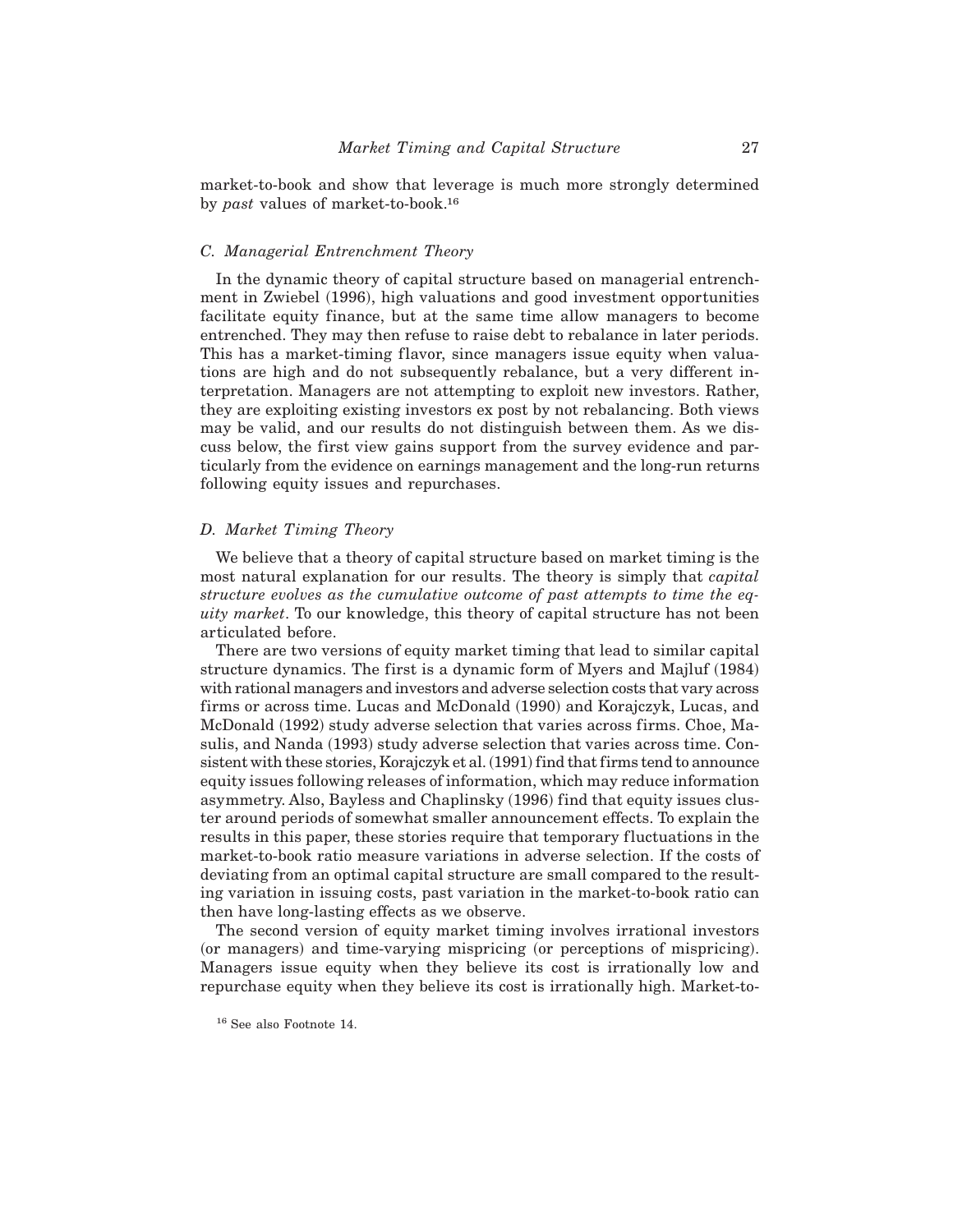book is well known to be inversely related to future equity returns, and extreme values of market-to-book have been connected to extreme investor expectations by La Porta  $(1996)$ , La Porta et al.  $(1997)$ , Frankel and Lee  $(1998)$ , and Shleifer  $(2000)$ . If managers are trying to exploit too-extreme expectations, net equity issues will be positively related to market-to-book, which is the case empirically. If there is no optimal capital structure, managers need not reverse these decisions when the firm appears to be correctly valued and the cost of equity appears to be normal, leaving temporary fluctuations in market-to-book to have permanent effects on leverage.

It is important to keep in mind that this second version of market timing does not require that the market actually be inefficient. It does not ask managers to successfully predict stock returns. The critical assumption is simply that managers believe that they can time the market.

Our results do not discriminate between these two versions of market timing. Elements of each are present in the financing model of Stein (1996). In the survey by Graham and Harvey  $(2001)$ , CFOs admit to trying to time the equity market, and two-thirds of those that have considered issuing common stock report that "the amount by which our stock is undervalued or overvalued" was an important consideration. This survey evidence supports the critical assumption in the market timing theory mentioned above—which is that managers believe they can time the market—but does not immediately distinguish between the mispricing and the dynamic asymmetric information version of market timing.

The evidence that distinctly supports the mispricing version comes from the low long-run stock returns following equity issues and the high long-run returns following repurchases. The magnitudes of these effects suggest that managers are, on average, successful at equity market timing. For example, Loughran and Ritter (1995) point out that the long-run abnormal returns to equity issuers, a rough measure of the magnitude of exploitable mispricing, are an order of magnitude bigger than the announcement effects of equity issues, a rough measure of the recognition of asymmetric information. The evidence in Baker and Wurgler (2000) suggests that equity issuers can, on average, also time the market component of the cost of equity. This makes the total gains to market timing even bigger in comparison to the adverse announcement effect, and suggests that outright mispricing is the primary motivation for equity market timing.

In summary, a range of evidence indicates that market timing is an important aspect of real financing decisions. Our results appear to support this view. Other interpretations cannot be completely ruled out, but we believe that the results are most naturally explained by the theory that leverage arises as the cumulative outcome of attempts to time the equity market.

## **III. Conclusion**

In the traditional efficient and integrated capital markets world of Modigliani and Miller (1958), the costs of different forms of finance do not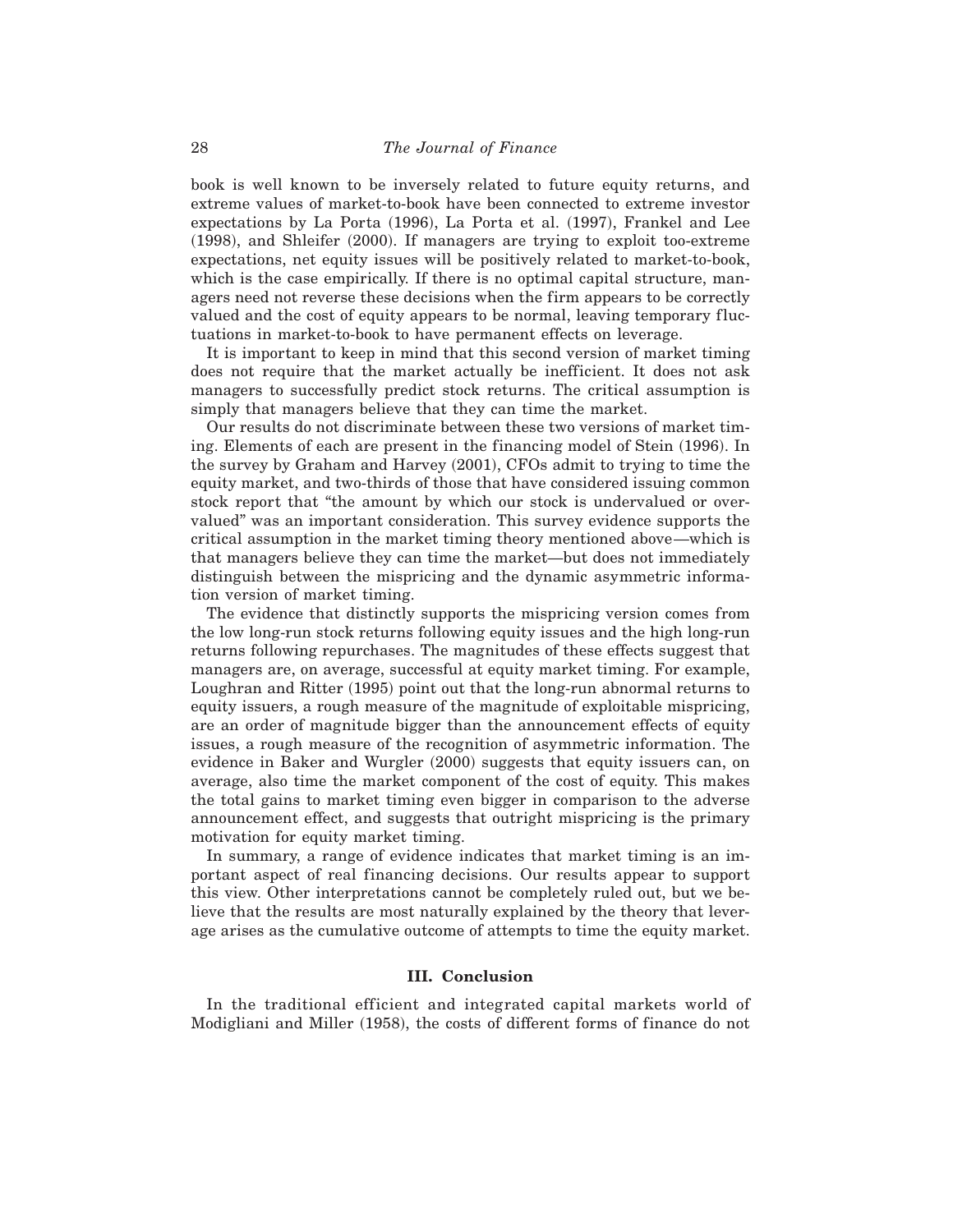vary independently and therefore there is no gain from opportunistically switching among them. In contrast, a variety of evidence suggests that equity market timing is an important aspect of real financial policy. This evidence comes from analyses of actual financing decisions, analyses of longrun returns following equity issues and repurchases, analyses of realized and forecast earnings around equity issues, and surveys of managers.

In this paper, we trace the implications of equity market timing through to capital structure. We use the market-to-book ratio to measure the market timing opportunities perceived by managers. We find that low-leverage firms tend to be those that raised funds when their valuations were high, and conversely high-leverage firms tend to be those that raised funds when their valuations were low. We find that fluctuations in market valuations have large effects on capital structure that persist for at least a decade. These results are hard to understand within traditional theories of capital structure.

We believe the most realistic explanation for the results is that capital structure is largely the cumulative outcome of past attempts to time the equity market. In this theory, there is no optimal capital structure, so market timing financing decisions just accumulate over time into the capital structure outcome. This simple market timing theory of capital structure appears to have substantial explanatory power.

## **Appendix**

Table AI presents six robustness tests. The left columns report the effect of  $M/B_{efwa}$  on leverage using equation (5) as a model. The right columns report the effect of  $M/B_{efwa}$  on changes in leverage using equation (6) as a model. The panels report results for different combinations of leverage measures (book or market) and samples (the IPO sample at IPO  $+$  10 or the All COMPUSTAT Firms sample!.

The first three robustness tests  $(SIC-3$  fixed effects, IPO-year fixed effects, Retained earnings) add various control variables. The fixed effects are self-explanatory. The retained earnings variable is the total retained earnings (Item 36) as of  $t - 1$ , scaled by assets. Inclusion of this variable provides additional evidence that the  $M/B_{efwa}$  effect comes through equity issues and not retained earnings. The next two robustness tests (Start  $M/B =$  End  $M/B$ , Outliers included) use different samples. In Panel A for example, we consider firms that at IPO  $+$  10 had the same market-to-book value (within 0.5) in absolute value) as they had at the IPO. This controls for the "endpoint" valuations. The significance of the  $M/B_{efwa}$  variable then reflects the fact that leverage depends on the *path* of market valuations between the IPO and today. The next row includes market-to-book outliers. Recall that in the earlier tables we exclude firm-year observations where  $M/B_{t-1}$  or  $M/B_{efwa}$ was greater than 10.0. The final robustness test uses a Tobit estimation to account for the censored dependent variable. Leverage is between zero and one and cumulative changes in leverage are between negative one and one. These robustness tests confirm earlier results.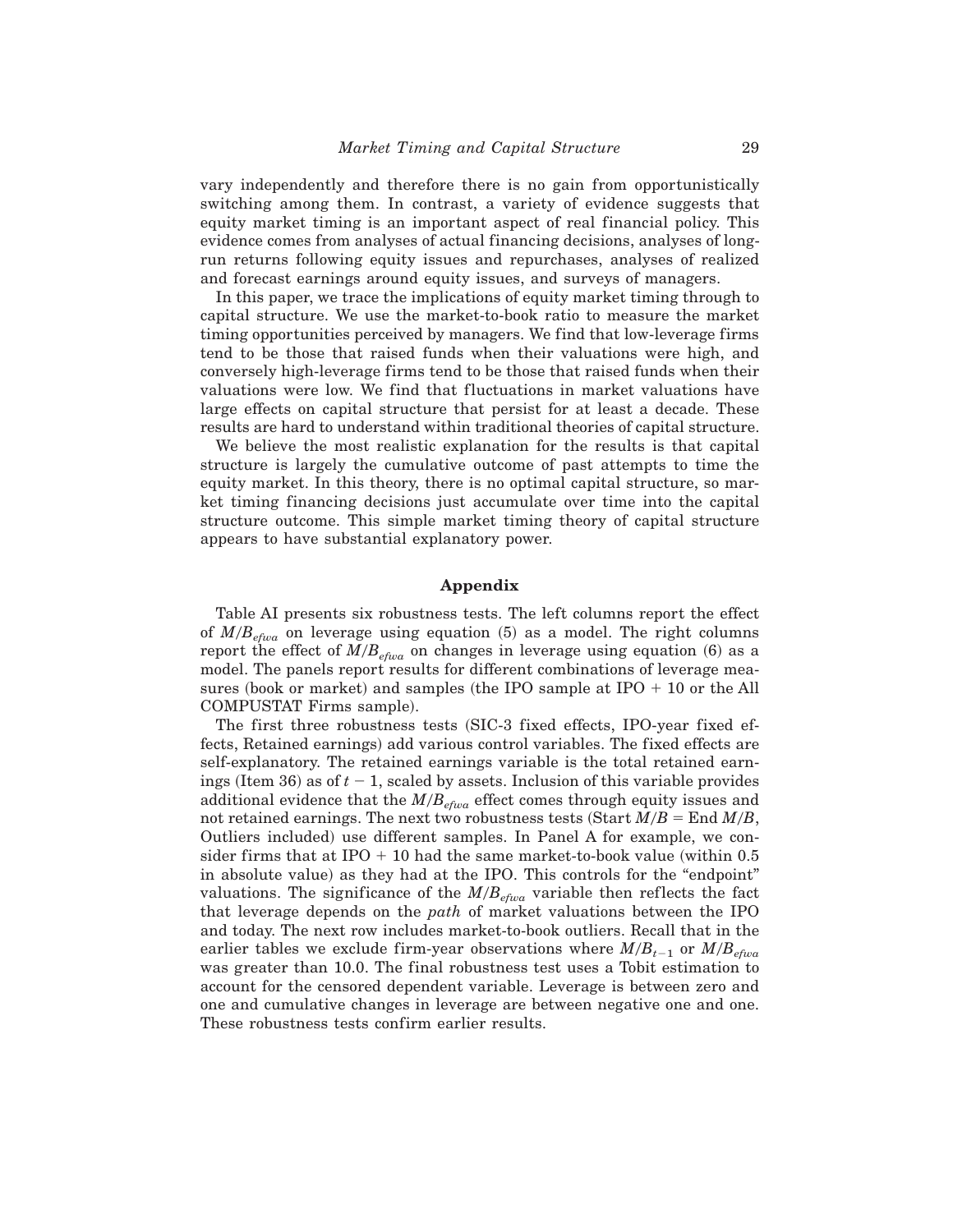#### **Table AI**

## **Determinants of Leverage and Cumulative Changes in Leverage from the Pre-IPO Level: Robustness Tests**

OLS and Fama–MacBeth regressions of leverage and the cumulative change in leverage from the pre-IPO level on the market-to-book ratio, fixed assets, profitability, and firm size. The leverage regressions use equation  $(5)$  as a model. The leverage changes regressions use equation  $(6)$  as a model. Other independent variables are included as indicated. We report only the coefficient on the weighted average market-to-book. Leverage is defined as book debt to book assets (book value) or book debt to the result of total assets minus book equity plus market equity (market value) and is expressed in percentage terms. The weighted average market-to-book ratio is the average market-to-book ratio between the IPO year to year  $t-1$ , weighted by the amount of external finance raised in each year. External finance is defined as net equity issues plus net debt issues. Where this is negative, the weight is set to zero. Three types of robustness tests are described in the Appendix. The first set (SIC-3 fixed effects, IPO-year fixed effects, retained earnings) add additional controls. The retained earnings variable is the total retained earnings as of *t*, scaled by assets. The second set  $(\text{start } M/B = \text{end } M/B$ , outliers included) uses different initial samples. We consider firms that at IPO  $+$  10 had the same market $to$ -book (within 0.5 in absolute value) as at the IPO. We also consider firms with market-to-book outliers. The third set (Tobit) uses an alternative estimation approach. Panels A (book value) and C (market value) use firms that had IPOs 10 years earlier. Panels B (book value) and D (market value) use all firms with COMPUSTAT data between 1980 and 1999. Robust *t*-statistics are in parentheses.

|                         |                  | Leverage Level   |                                                 |                          | Leverage Change from Pre-IPO |                  |            |                 |  |  |
|-------------------------|------------------|------------------|-------------------------------------------------|--------------------------|------------------------------|------------------|------------|-----------------|--|--|
|                         | $\boldsymbol{N}$ | $\boldsymbol{b}$ | t(b)                                            | $R^2$                    | $\boldsymbol{N}$             | $\boldsymbol{b}$ | t(b)       | $R^2$           |  |  |
|                         |                  |                  | Panel A: Book Leverage $\%$ , IPO + 10          |                          |                              |                  |            |                 |  |  |
| SIC-3 fixed effects     | 715              | $-8.55$          | $(-6.45)$                                       | 0.45                     | 381                          | $-10.54$         | $(-4.80)$  | 0.69            |  |  |
| IPO-year fixed effects  | 715              | $-10.82$         | $(-9.59)$                                       | 0.26                     | 381                          | $-9.77$          | $(-6.10)$  | 0.48            |  |  |
| Retained earnings       | 703              | $-10.53$         | $(-9.80)$                                       | 0.32                     | 379                          | $-9.78$          | $(-6.32)$  | 0.53            |  |  |
| Start $M/B =$ End $M/B$ | 299              | $-21.26$         | $(-5.83)$                                       | 0.31                     | 168                          | $-24.48$         | $(-6.01)$  | 0.52            |  |  |
| Outliers included       | 716              | $-10.58$         | $(-10.39)$                                      | 0.23                     | 381                          | $-10.26$         | $(-6.96)$  | 0.45            |  |  |
| Tobit                   | 715              | $-10.81$         | $(-10.29)$                                      | $\overline{\phantom{0}}$ | 381                          | $-10.26$         | $(-7.06)$  |                 |  |  |
|                         |                  |                  | Panel B: Book Leverage %, 1980-1999 All Firms   |                          |                              |                  |            |                 |  |  |
| SIC-3 fixed effects     | 31,151           | $-6.46$          | $(-17.69)$                                      | 0.39                     | 17,383                       | $-6.10$          | $(-15.46)$ | 0.64            |  |  |
| IPO-year fixed effects  | 31,151           | $-7.43$          | $(-21.11)$                                      | 0.22                     | 17,383                       | $-6.49$          | $(-16.23)$ | 0.50            |  |  |
| Retained earnings       | 30,762           | $-6.43$          | $(-15.71)$                                      | 0.33                     | 17,272                       | $-6.30$          | $(-14.80)$ | 0.54            |  |  |
| Start $M/B =$ End $M/B$ | 17,149           | $-8.51$          | $(-11.19)$                                      | 0.18                     | 9,822                        | $-9.08$          | $(-8.60)$  | 0.46            |  |  |
| Outliers included       | 31,243           | $-6.93$          | $(-18.11)$                                      | 0.20                     | 17,428                       | $-6.49$          | $(-15.41)$ | 0.48            |  |  |
| Tobit                   | 31,151           | $-7.21$          | $(-21.20)$                                      | $\overline{\phantom{0}}$ | 17,383                       | $-6.81$          | $(-16.72)$ | $\qquad \qquad$ |  |  |
|                         |                  |                  | Panel C: Market Leverage $\%$ , IPO + 10        |                          |                              |                  |            |                 |  |  |
| SIC-3 fixed effects     | 738              | $-7.78$          | $(-5.19)$                                       | 0.55                     | 393                          | $-11.24$         | $(-5.20)$  | 0.73            |  |  |
| IPO-year fixed effects  | 738              | $-10.51$         | $(-8.76)$                                       | 0.43                     | 393                          | $-11.06$         | $(-6.75)$  | 0.59            |  |  |
| Retained earnings       | 726              | $-10.35$         | $(-8.29)$                                       | 0.40                     | 391                          | $-10.70$         | $(-6.82)$  | 0.57            |  |  |
| Start $M/B =$ End $M/B$ | 312              | $-17.95$         | $(-3.58)$                                       | 0.39                     | 175                          | $-21.88$         | $(-5.42)$  | 0.56            |  |  |
| Outliers included       | 739              | $-10.10$         | $(-8.52)$                                       | 0.35                     | 393                          | $-11.78$         | $(-8.29)$  | 0.56            |  |  |
| Tobit                   | 738              | $-10.77$         | $(-9.38)$                                       | $\overline{\phantom{0}}$ | 393                          | $-11.78$         | $(-7.83)$  |                 |  |  |
|                         |                  |                  | Panel D: Market Leverage %, 1980-1999 All Firms |                          |                              |                  |            |                 |  |  |
| SIC-3 fixed effects     | 32,209           | $-6.10$          | $(-17.45)$                                      | 0.51                     | 17,896                       | $-5.82$          | $(-14.18)$ | 0.69            |  |  |
| IPO-year fixed effects  | 32,209           | $-7.71$          | $(-19.71)$                                      | 0.37                     | 17,896                       | $-6.59$          | $(-14.70)$ | 0.57            |  |  |
| Retained earnings       | 31,803           | $-5.73$          | $(-19.46)$                                      | 0.42                     | 17,779                       | $-5.73$          | $(-12.03)$ | 0.58            |  |  |
| Start $M/B =$ End $M/B$ | 17,679           | $-5.77$          | $(-6.87)$                                       | 0.33                     | 10,098                       | $-5.97$          | $(-4.40)$  | 0.55            |  |  |
| Outliers included       | 32,313           | $-7.87$          | $(-13.99)$                                      | 0.34                     | 17,945                       | $-6.48$          | $(-14.75)$ | 0.54            |  |  |
| Tobit                   | 32,209           | $-7.35$          | $(-20.52)$                                      |                          | 17,896                       | $-6.74$          | $(-14.81)$ |                 |  |  |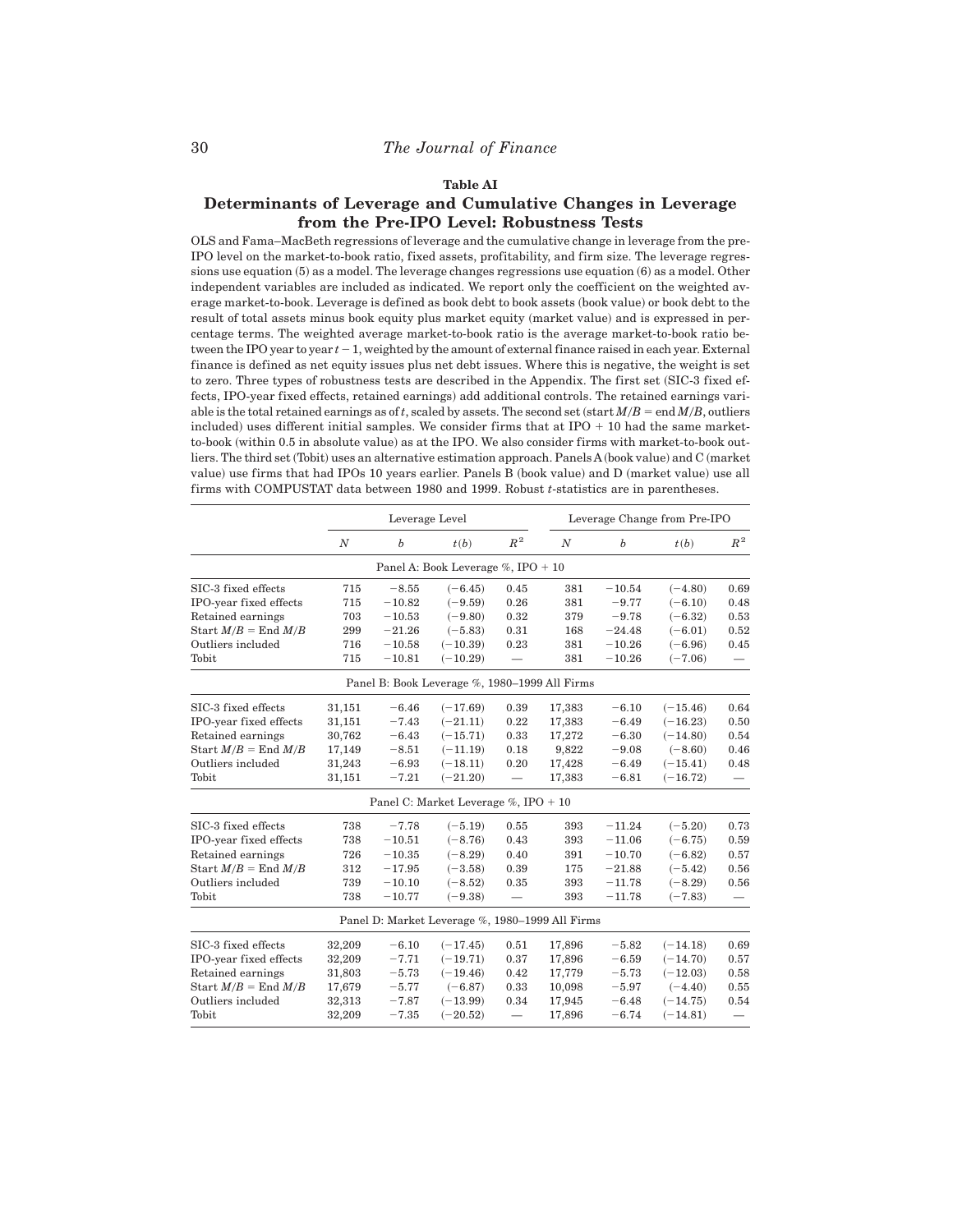#### **REFERENCES**

- Asquith, Paul, and David W. Mullins, 1986, Equity issues and offering dilution, *Journal of Financial Economics* 15, 61–89.
- Baker, Malcolm, and Jeffrey Wurgler, 2000, The equity share in new issues and aggregate stock returns, *Journal of Finance* 55, 2219–2257.
- Barclay, Michael J., Clifford W. Smith, Jr., and Ross L. Watts, 1995, The determinants of corporate leverage and dividend policies, *Journal of Applied Corporate Finance* 7, 4–19.
- Bayless, Mark, and Susan Chaplinsky, 1996, Is there a window of opportunity for seasoned equity issuance? *Journal of Finance* 51, 253–278.
- Brav, Alon, and Paul A. Gompers, 1997, Myth or reality? The long-run underperformance of initial public offerings: Evidence from venture capital and nonventure capital-backed companies, *Journal of Finance* 52, 1791–1822.
- Choe, Hyuk, Ronald Masulis, and Vik Nanda, 1993, Common stock offerings across the business cycle: Theory and evidence, *Journal of Empirical Finance* 1, 1–31.
- DeAngelo, Harry, and Ronald Masulis, 1980, Optimal capital structure under corporate and personal taxation, *Journal of Financial Economics* 8, 3–29.
- Denis, David J., and Atulya Sarin, 2001, Is the market surprised by poor earnings realizations following seasoned equity offerings? *Journal of Financial and Quantitative Analysis* 36, 169–193.
- Eckbo, B. Espen, Ronald A. Masulis, and Oyvind Norli, 2000, Seasoned public offerings: Resolution of the "new issues puzzle," *Journal of Financial Economics* 56, 251–292.
- Fama, Eugene F., 1998, Market efficiency, long-term returns, and behavioral finance, *Journal of Financial Economics* 49, 283–306.
- Fama, Eugene F., and Merton H. Miller, 1972, *The Theory of Finance* (Holt, Rinehart and Winston, New York).
- Fama, Eugene F., and Kenneth R. French, 2000, Testing tradeoff and pecking order predictions about dividends and debt, Working paper, University of Chicago.
- Frankel, Richard, and Charles M. C. Lee, 1998, Accounting valuation, market expectation, and cross-sectional stock returns, *Journal of Accounting & Economics* 25, 283–319.
- Graham, John R., and Campbell R. Harvey, 2001, The theory and practice of corporate finance: Evidence from the field, *Journal of Financial Economics* 60, 187–243.
- Graham, John R., Michael L. Lemmon, and James S. Schallheim, 1998, Debt, leases, taxes, and the endogeneity of corporate tax status, *Journal of Finance* 53, 131–162.
- Harris, Milton, and Arthur Raviv, 1991, The theory of capital structure, *Journal of Finance* 39, 127–145.
- Helwege, Jean, and Nellie Liang, 1996, Is there a pecking order? Evidence from a panel of IPO firms, *Journal of Financial Economics* 40, 429–458.
- Hovakimian, Armen, Tim Opler, and Sheridan Titman, 2001, The debt-equity choice, *Journal of Financial and Quantitative Analysis* 36, 1–24.
- Ikenberry, David, Josef Lakonishok, and Theo Vermaelen, 1995, Market underreaction to open market share repurchases, *Journal of Financial Economics* 39, 181–208.
- Jegadeesh, Narasimhan, 2000, Long-term performance of seasoned equity offerings: Benchmark errors and biases in expectations, *Financial Management* 9, 5–30.
- Jensen, Michael C., 1986, Agency costs of free-cash-flow, corporate finance, and takeovers, *American Economic Review* 76, 323–329.
- Jensen, Michael, and William Meckling, 1976, Theory of the firm: Managerial behavior, agency costs and ownership structure, *Journal of Financial Economics* 3, 305–360.
- Jung, Kooyul, Yong Cheol Kim, and Rene M. Stulz, 1996, Timing, investment opportunities, managerial discretion, and the security issue decision, *Journal of Financial Economics* 42, 159–185.
- Korajczyk, Robert, Deborah Lucas, and Robert McDonald, 1991, The effects of information releases on the pricing and timing of equity issues, *Review of Financial Studies* 4, 685–708.
- Korajczyk, Robert, Deborah Lucas, and Robert McDonald, 1992, Equity issues with timevarying asymmetric information, *Journal of Financial & Quantitative Analysis* 27, 397–417.